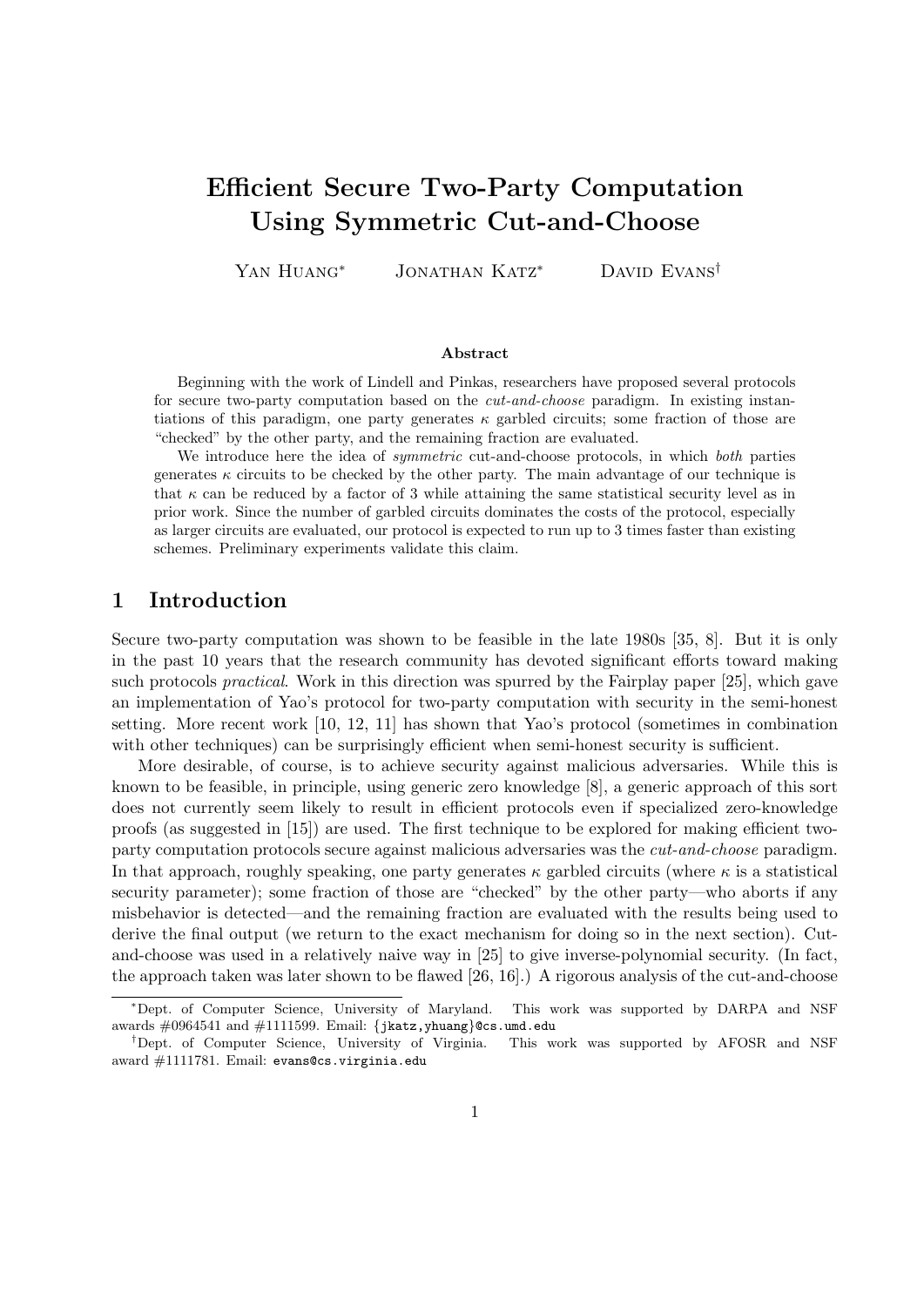paradigm was first given by Lindell and Pinkas [21], and their work was followed by numerous others exploring variations of this technique and their application to (ever more) efficient secure two-party computation [34, 24, 30, 32, 23, 33, 18].

In parallel with the above, other efficient approaches to achieving "full" malicious security in the two-party setting have also been explored. Approaches based on the IPS compiler [14] appear to have good asymptotic complexity [20], but seem challenging to implement (indeed, we are not aware of any implementations); other approaches [29, 5, 4] have round complexity proportional to the depth of the circuit being evaluated. Another direction is to explore weaker security guarantees [1, 26, 13], still against arbitrary malicious behavior. In the remainder of this paper we restrict our attention to protocols achieving the strongest notion of malicious security.

The critical question regarding the cut-and-choose approach is: *how many garbled-circuit copies (namely,*  $\kappa$ *)* are needed to ensure some desired security level? The value of  $\kappa$  has the greatest impact on the efficiency of cut-and-choose protocols, especially as larger circuits *C* are evaluated. The computational/communication complexity of such protocols is  $O(\kappa \cdot k \cdot |C|) + \text{poly}(n, k, s)$ , where *k* is a cryptographic security parameter and *n* is the input length. Since  $|C| \gg k$ , *n* (typical values are  $k \approx 128$  and  $n < 1000$ , while  $|C| \approx 10^9$  in [18]), the importance of minimizing  $\kappa$  is clear.

### **1.1 Prior Work**

In previous applications of the cut-and-choose paradigm, one party  $(say, P_1)$  acts as the garbledcircuit generator and the other  $(P_2)$  acts as the garbled-circuit evaluator; assume for simplicity that only *P*<sup>2</sup> gets output. If the oblivious-transfer (OT) protocol used is secure against malicious adversaries, then the main issue is to ensure correctness of *P*2's output. (Note, however, that correctness is closely connected with privacy, since *P*<sup>1</sup> can potentially carry out a *selective failure* attack in which the output of  $P_2$  is correlated with  $P_2$ 's input, in a way which would not be possible in an ideal evaluation of the function.) Toward that end,  $P_2$  checks some number *c* out of the  $\kappa$ garbled circuits generated by  $P_1$  to make sure they were constructed correctly. Assuming they were, the remaining  $\kappa - c$  garbled circuits are evaluated by  $P_2$ , who then outputs the *majority* value of those circuits' results on each output wire. (This informal description omits other checks that must also be performed, since we wish to focus on the cut-and-choose aspect of the protocols.)

From the above we see that a malicious  $P_1$  can successfully cheat if they generate *b* "bad" garbled circuits and (1) none of those bad garbled circuits is among the *c* garbled circuits checked by  $P_1$ , and (2) of the remaining  $\kappa - c$  garbled circuits being evaluated, half or more are bad. Doing the analysis, prior work [21, 23] culminating in the work of Shelat and Shen [33] shows that using *κ* garbled circuits yields security level 2*−*0*.*32*<sup>κ</sup>* . Moreover, this bound was shown to be the best possible for a certain class of cut-and-choose approaches [33].

## **1.2 Our Contribution**

We recast the cut-and-choose approach in a *symmetric* setting, where each party generate  $\kappa$  garbled circuits to be checked by the other party. In doing so, we are motivated by work of Mohassel and Franklin [26] (see also [13]) who show how symmetric creation/evaluation of garbled circuits (but without any cut-and-choose) can be used to achieve security with only one bit of "disallowed" leakage against malicious adversaries. Here we show how to extend their approach to achieve the standard (i.e., "full") notion of malicious security.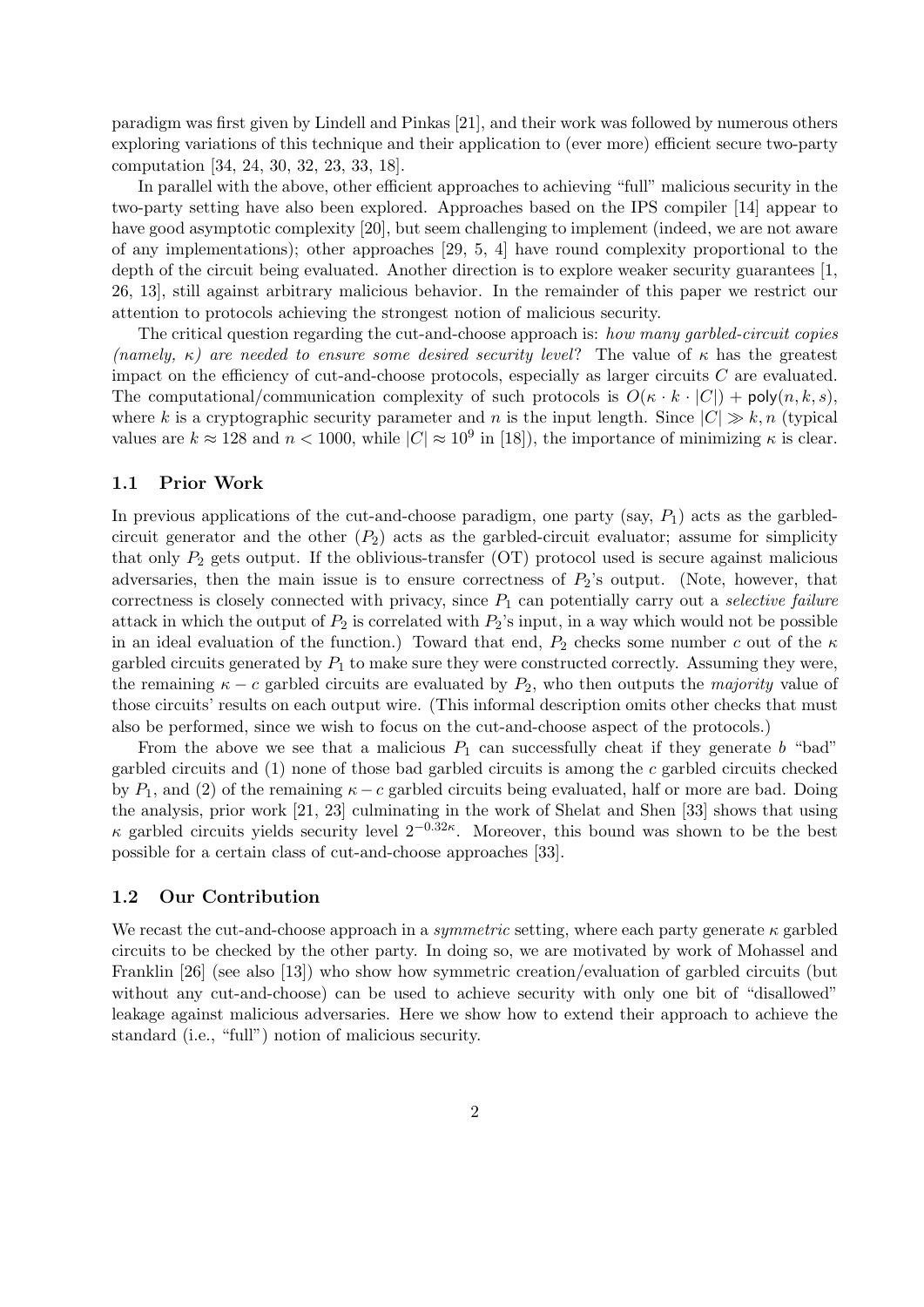After checking each other's garbled circuits, each party in our protocol evaluates the remaining garbled circuits of the other party, and then the results of both parties' evaluations are securely "combined" to yield the final output. Informally, a party outputs a value *v* for some output wire of the circuit if and only if at least one of their own garbled circuits, and *at least one of the garbled circuits generated by the other party*, evaluate to *v* on that wire. Since an honest party always generates correct garbled circuits, our analysis shows that correctness holds as long as *at least one* of the evaluated circuits provided by the other party is correct. (This is in contrast to one-sided )cut-and-choose, where a *majority* of the evaluated circuits must be correct.) Thus, a malicious party can successfully cheat only if they generate exactly  $\kappa - c$  "bad" garbled circuits, and none of those is checked by the other party. Setting  $c = \kappa/2$  (which minimizes the cheating probability), of the evaluated circuits provided by the c<br>cut-and-choose, where a *majority* of the e<br>party can successfully cheat only if they ger<br>those is checked by the other party. Settin<br>the probability of successful cheating is  $\$  $\binom{\kappa}{\kappa/2}^{-1} = 2^{-\kappa+O(\log \kappa)}$ . We can therefore achieve the same security level as previous work while reducing<sup>1</sup>  $\kappa$  by roughly a factor of 3.

As an added advantage, our protocol naturally supports having both parties receive output (an explicit concern of [33]), with no performance penalty if only one party should learn the output.

In concurrent work, Lindell [19] shows a different approach that achieves 2*−<sup>κ</sup>* security using *κ* circuits generated by only one of the parties.

#### **1.3 Outline of the Paper**

In Section 2 we review the cryptographic building blocks used in our protocol. We provide an overview of the protocol in Section 3 along with some intuition for why it is secure. In Section 4 we provide a formal description of our protocol, and we prove security in Section 5. In Appendix A we give some preliminary experimental results showing that we outperform the recent work of [18].

# **2 Notation and Building Blocks**

For simplicity, we describe our protocol using concrete (rather than asymptotic) notation. Nevertheless, it should be clear that our protocol can be cast in an asymptotic setting without difficulty.

Let G be a group of prime order *q* with generator *g*. We assume the computational Diffie-Hellman (CDH) problem is hard in G. We let *H* be a hash function that will be treated in the analysis as a random oracle. We let Com be a commitment scheme.

We use the standard definitions of secure two-party computation for malicious adversaries [7].

## **2.1 Naor-Pinkas Oblivious Transfer**

In our protocol we do not use oblivious transfer as a "black box," but instead rely on specific details of the OT protocol used. Although several candidate OT protocols could be used, for concreteness and efficiency we use an OT protocol due to Naor and Pinkas [27] which we now describe.

Say we have a sender holding inputs  $x_0, x_1 \in \{0, 1\}^*$ , and a receiver holding input  $b \in \{0, 1\}$ . In the first round, the sender chooses random  $C \leftarrow \mathbb{G}$  and sends  $C$  to the other party. The receiver picks  $k \leftarrow \mathbb{Z}_q$ , defines  $h^0 = g^k$  and  $h^1 = C/g^k$ , and sends  $h = h^b$  to the sender. In turn, the sender chooses  $r \leftarrow \mathbb{Z}_q$  and sends  $g^r$ ,  $H(h^r) \oplus x_0$ ,  $H((C/h)^r) \oplus x_1$  to the other party. The receiver recovers

<sup>&</sup>lt;sup>1</sup>To be clear: in our protocol *each party* generates  $\kappa$  garbled circuits and so the total number of garbled circuits is  $2\kappa$ . However, since this work is done in parallel by the two parties—in addition to whatever parallel processing is available on each user's own machine—and since the communication is symmetric, the "wall-clock time" of our protocol is expected to improve on previous protocols by up to a factor of 3.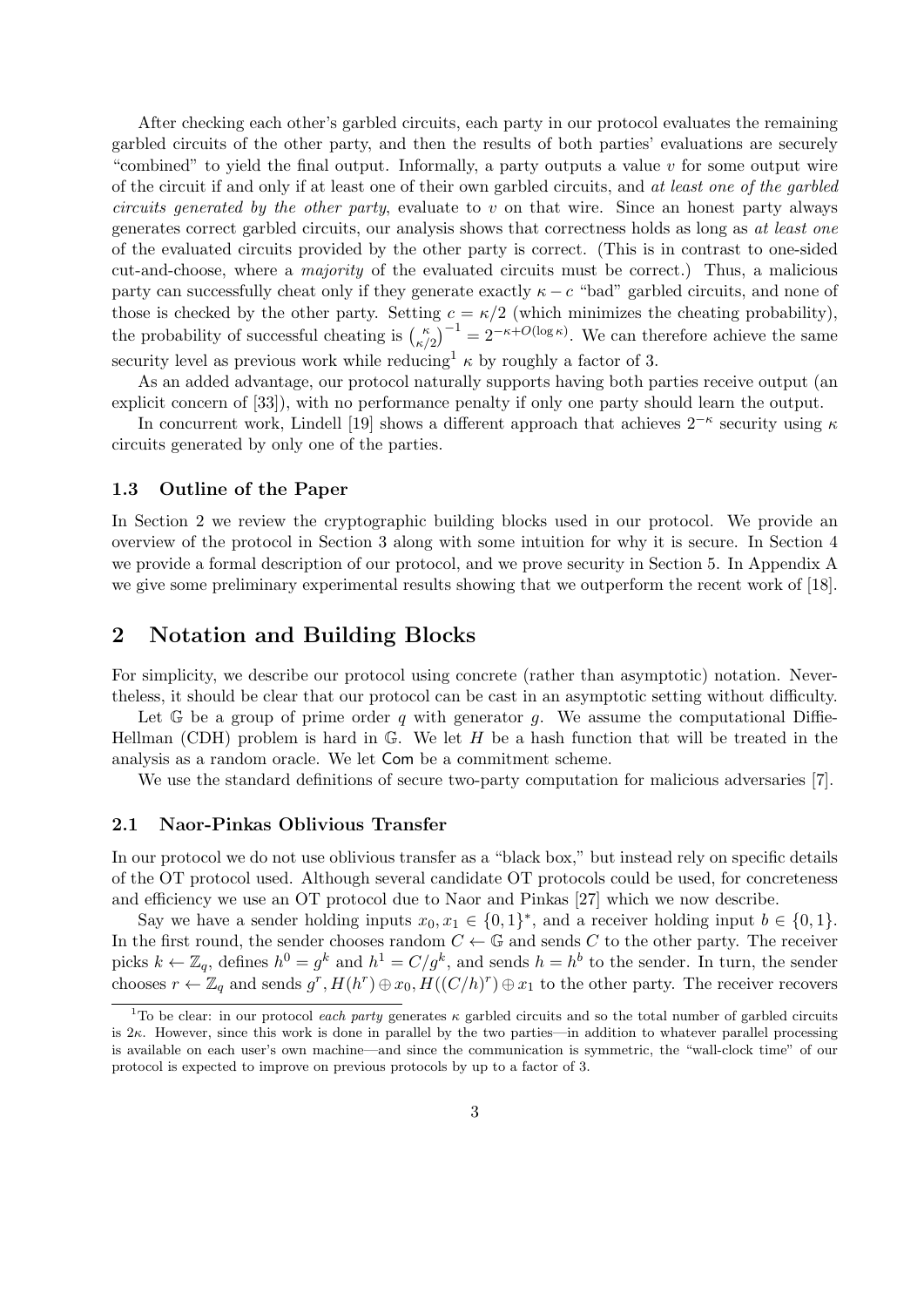$x_b$  by computing  $(g<sup>r</sup>)<sup>k</sup>$  and using the appropriate component of the sender's final message. We remark that several independent OTs can all share the same first message *C*.

This OT protocol is simulatable for a malicious receiver under the CDH assumption in the random oracle model. It achieves privacy (but is not known to be simulatable) against a malicious sender, and this suffices for our purposes. A variant of this protocol requires the receiver to give a (standard) perfect witness-indistinguishable proof of knowledge of  $\log_g h$  or  $\log_g (C/h)$  after sending *h*. We use this variant in our analysis since it simplifies the proof.

#### **2.2 Garbled Circuits**

We use a modification of standard garbled circuits [35]. Fix a function  $f: \{0,1\}^n \times \{0,1\}^n \to \{0,1\}^n$ . We abstract the construction/evaluation of a garbled circuit for *f* via algorithms GenGC*,* EvalGC with the following properties. GenGC is a randomized algorithm that takes as input 2*n* inputwire labels  $v_1^0, v_1^1, \ldots, v_n^0, v_n^1 \in \mathbb{G}$  (corresponding to the first input of *f*), 2*n* input-wire labels  $v_{n+1}^0, v_{n+1}^1, \ldots, v_{2n}^0, v_{2n}^1 \in \{0, 1\}^n$  (corresponding to the second input of *f*), and 2*n* output-wire labels  $w_1^0, w_1^1, \ldots, w_n^0, w_n^1 \in \mathbb{Z}_q$ . It outputs a garbled circuit GC. Deterministic algorithm EvalGC takes as input GC and 2*n* input-wire labels  $v_1, \ldots, v_{2n}$ ; it outputs *n* values  $b_1 || w_1, \ldots, b_n || w_n$ , with  $b$ takes as input GC and 2*n* input-wire labels  $v_1, \ldots, v_{2n}$ ; it outputs *n* values  $b_1 || w_1, \ldots, b_n || w_n$ , with  $b_1, \ldots, b_n \in \{0,1\}$ . Note that EvalGC explicitly outputs wire labels in addition to bits.

Correctness requires that for any set of input/output-wire labels, any garbled circuit GC output  $\{v_i^0, v_i^1\}_{i=1}^{2n}, \{w_i^0, w_i^1\}_{i=1}^n$ , and any  $x, y \in \{0, 1\}^n$  with  $z = f(x, y)$ , we have that EvalGC explicitly output:<br>
res that for any set of input/output<br>  $\{w_i^0, w_i^1\}_{i=1}^n$ , and any  $x, y \in \{0\}$ <br>
EvalGC (GC,  $\{v_i^{x_i}\}_{i=1}^n$ ,  $\{v_i^{y_i}\}_{i=n+1}^{2n}$ )

$$
\mathsf{EvalGC}\left(\mathsf{GC}, \{v_i^{x_i}\}_{i=1}^n, \{v_i^{y_i}\}_{i=n+1}^{2n}\right) = z_1 \|w_1^{z_1}, \ldots, z_n\| w_n^{z_n}.
$$

Security requires a simulator SimGC such that for all *x*, *y* with  $z = f(x, y)$ , any  $v_1^{x_1}, \ldots, v_n^{x_n} \in \mathbb{G}$ <br>  $\{v_{n+1}^{y_1}, \ldots, v_{2n}^{y_n} \in \{0, 1\}^n$ , and any  $w_1^0, w_1^1, \ldots, w_n^0, w_n^1 \in \mathbb{Z}_q$ , the distribution<br>  $\$ 

and 
$$
v_{n+1}^{y_1}, \ldots, v_{2n}^{y_n} \in \{0, 1\}^n
$$
, and any  $w_1^0, w_1^1, \ldots, w_n^0, w_n^1 \in \mathbb{Z}_q$ , the distribution  
\n
$$
\begin{cases}\nv_1^{1-y_1}, \ldots, v_n^{1-x_n} \leftarrow \mathbb{G}; \\
v_{n+1}^{1-y_1}, \ldots, v_{2n}^{1-y_n} \leftarrow \{0, 1\}^n; \\
\mathsf{GC} \leftarrow \mathsf{GenGC}\left(\{v_i^0, v_i^1\}_{i=1}^{2n}, \{w_i^0, w_i^1\}_{i=1}^n\right)\n\end{cases} : \left(\mathsf{GC}, \{v_i^{x_i}\}_{i=1}^n, \{v_{n+i}^{y_i}\}_{i=1}^{2n}\right)\n\begin{cases}\n\mathsf{G}\mathsf{C} \leftarrow \mathsf{SimGC}\left(\{v_i^0, v_i^1\}_{i=1}^{2n}, \{w_i^0, w_i^1\}_{i=1}^n\right) & \text{if } \mathsf{GC}, \{v_i^{x_i}\}_{i=1}^n, \{v_{n+i}^{y_i}\}_{i=1}^n\}.\n\end{cases}
$$

is computationally indistinguishable from

$$
\begin{cases}\n c_{n+1}^{v_{n+1}}, \ldots, c_{2n}^{v_{n+1}} \leftarrow \{0, 1\}^{v}; & \text{if } (0, \{v_i^j, j_{i=1}^j, \{v_{n+i}^j\}_{i=1}^j)\} \\
 \text{fationally indistinguishable from} \\
 \{ \mathsf{GC} \leftarrow \mathsf{SimGC}\left(x, z, \{v_i^{x_i}\}_{i=1}^n, \{v_{n+i}^{y_i}\}_{i=1}^n, \{w_i^{z_i}\}_{i=1}^n\} : \left(\mathsf{GC}, \{v_i^{x_i}\}_{i=1}^n, \{v_{n+i}^{y_i}\}_{i=1}^n\right)\}.\n \end{cases}
$$

In particular, this means (informally) that (1) given  $\mathsf{GC}, \{v_i^{x_i}\}_{i=1}^n$ , and  $\{v_i^{y_{n+i}}\}_{i=1}^n$  $\{a_i^{y_{n+i}}\}_{i=1}^n$ , no information is leaked about  $\{w_i^{1-z_i}\}_{i=1}^n$  where  $z = f(x, y)$ , and (2) this holds regardless of how the  $\{v_i^{x_i}\}_{i=1}^n, \{v_{n+i}^{y_i}\}_{i=1}^n$  are chosen (as long as the other input-wire labels are random). These properties are not standard, but are easily seen to hold by modifying the construction/proof from [22].

**Note:** We always let input wires 1*, . . . , n* denote the inputs of the party generating the circuit. Thus, technically,  $P_1$  generates garbled circuits for the function  $f$ , and  $P_2$  generates garbled circuits for the function  $f'(y, x) \stackrel{\text{def}}{=} f(x, y)$ .

## **2.3 Verifiable Secret Sharing**

We use a notion of (non-interactive) verifiable secret sharing (VSS) that is weaker than the usual one in the literature. For our purposes, a  $t$ -out-of- $\kappa$  VSS scheme comprises three algorithms Share*,* Vrfy*,* Rec with the following functionality: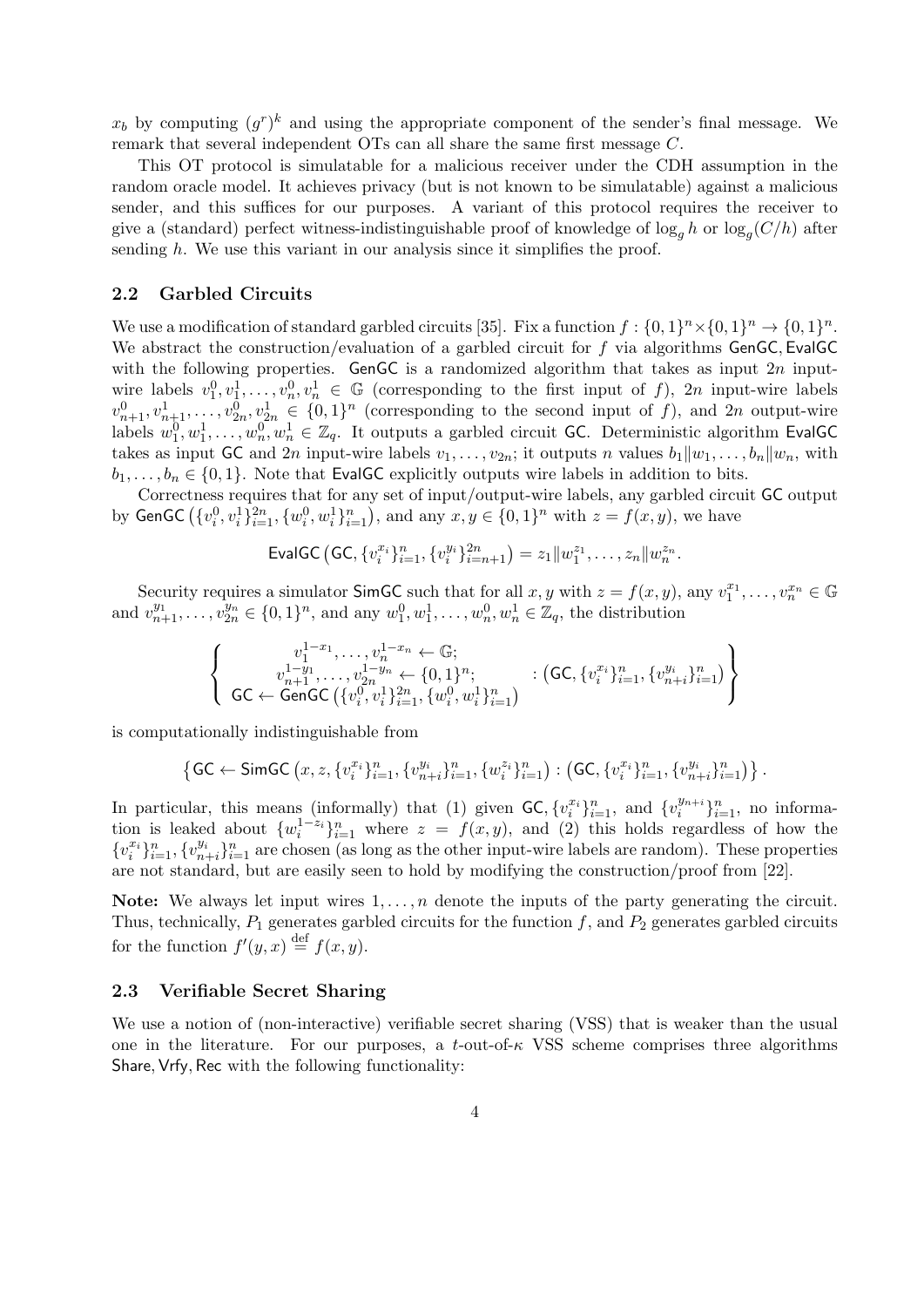- Share takes input  $s \in \mathbb{Z}_q$  and outputs  $\kappa$  shares  $w_1, \ldots, w_\kappa \in \mathbb{Z}_q$  and additional information pub.
- Vrfy takes as input the information pub, an index *i*, and a candidate share  $w_i \in \mathbb{Z}_q$ . It outputs a bit, with 1 denoting validity.
- Rec takes as input pub and *t* indices/shares  $\{(i_j, w_{i_j})\}_{j=1}^t$ . It outputs a value  $s \in \mathbb{Z}_q$ .

We require that for any  $s \in \mathbb{Z}_q$ , any  $w_1, \ldots, w_\kappa$ , pub output by Share(*s*), and any  $i_1, \ldots, i_t \in [\kappa]$ , we have (1)  $Vrfy(pub, i, w_i) = 1$  and (2)  $Rec(pub, \{(i_j, w_{i_j})\}_{j=1}^t) = s$ .

We define a secrecy requirement for an honest dealer, and a verifiability requirement for honest receivers. Secrecy requires hardness of recovering a random secret *s* given pub and at most *t −* 1 shares. Formally, the following should be small for all efficient algorithms  $A$  and any  $i_1, \ldots, i_{t-1}$ :

$$
\Pr[s \leftarrow \mathbb{Z}_q; (\mathsf{pub}, w_1, \dots, w_\kappa) \leftarrow \mathsf{Share}(s) : \mathcal{A}(\mathsf{pub}, w_{i_1}, \dots, w_{i_{t-1}}) = s].
$$

reconstruct to different secrets. Formally, the following is small for all efficient algorithms *A*: ∧

Verifiability requires that the dealer cannot generate **pub** and two different sets of valid shares that reconstruct to different secrets. Formally, the following is small for all efficient algorithms 
$$
\mathcal{A}
$$
:

\nPr\n
$$
\left[\n\begin{array}{cc}\n(\mathsf{pub}, \{(i_j, w_j)\}_{j=1}^t, \{(i'_j, w'_j)\}_{j=1}^t) \leftarrow \mathcal{A} : & \bigwedge \forall j : \mathsf{Vrfy}(\mathsf{pub}, i'_j, w'_j) = 1 \\
& \bigwedge \mathsf{Rec}(\mathsf{pub}, \{(i_j, w_j)\}_{j=1}^t) \neq \mathsf{Rec}(\mathsf{pub}, \{(i'_j, w'_j)\}_{j=1}^t)\n\end{array}\n\right].
$$

Feldman VSS [6] satisfies the above properties under the discrete-logarithm assumption.

## **3 High-Level Description of the Protocol**

At a high level, the protocol proceeds in the following stages:

- 1. **Generate garbled circuits:** Each party generates  $\kappa$  garbled circuits along with their corresponding input-wire labels.
- 2. **Oblivious transfer:** Each party uses the Naor-Pinkas OT protocol (cf. Section 2.1) to obtain its input-wire labels for the garbled circuits constructed by the other party. This is done in such a way that a party must use the *same* effective input across all circuits.
- 3. **"Cut-and-choose":** Each party sends the garbled circuits they constructed to the other party. Using coin tossing, parties choose half of each of their circuits for checking. Then:
	- (a) For each of its check circuits, each party (1) sends all the input-wire labels for that circuit (to prove that the check circuit was constructed correctly) and (2) reveals all the values it used as the OT sender in step 2 (to prove that it used the correct input-wire labels in the OT execution corresponding to the check circuit).
	- (b) For each of its remaining circuits (the evaluation circuits), each party sends the inputwire labels corresponding to its own input.
- 4. **Output determination:** Each party evaluates the garbled circuits they received from the other party, using the input-wire labels obtained in steps 2 and 3(b). For each output wire *i* of the circuit, each party decides on output  $z_i \in \{0,1\}$  iff at least one of the circuits they evaluated (that the other party constructed) gave output *z<sup>i</sup> and* at least one of the circuits the other party evaluated (that they constructed) gave output *z<sup>i</sup>* .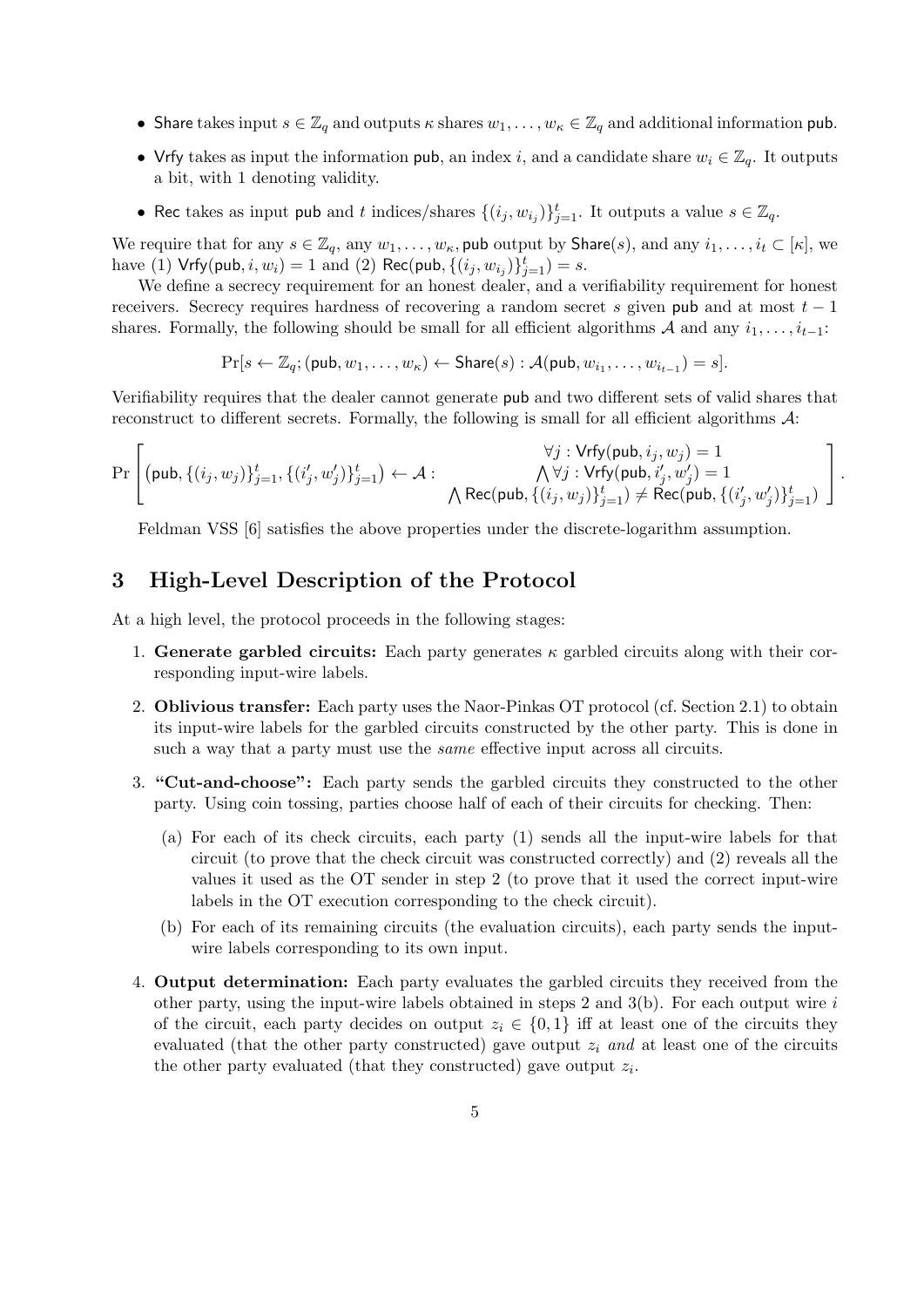We defer the details of step 4, and for now just assume it can be done. We also assume that if a party successfully passes the cut-and-choose step, then for at least one of that party's evaluation circuits (1) the evaluation circuit is constructed correctly and (2) the correct input-wire labels were We defer the details of step 4, and for now just assume it can be done. We also assum<br>a party successfully passes the cut-and-choose step, then for at least one of that party's ever<br>circuits (1) the evaluation circuit is  $\binom{\kappa}{\kappa/2}^{-1}$ .

The main issue to address is to ensure that a malicious party uses the same (effective) input in step 2 (when it obtains input-wire labels for its own input from the other party using OT) and for *all* the input-wire labels it sends in step 3(b) (for the garbled circuits that it generated). We achieve this by noting that when an honest receiver obtains the input-wire labels for its *i*th input wire during the OT step, it sends a message  $h_i$  for which (1) it knows  $\log_a h_i$  when its effective input (on the *i*th wire) is 0, and (2) it knows  $\log_g(C/h_i)$  when its effective input (on the *i*th wire) is 1. We require the parties to use this same "template" for the input-wire labels corresponding to their own input in the garbled circuits they prepare. That is, for each garbled circuit and each input wire *i* corresponding to an input of the circuit generator, the input-wire label  $v_i^0$  corresponding to 0 is chosen such that  $\log_g v_i^0$  is known, and the input-wire label  $v_i^1$  corresponding to 1 is chosen such that  $\log_g(C/v_i^1)$  is known. Moreover, this property is verified to hold (for the check circuits) during the cut-and-choose step. When sending its *i*th input-wire label  $v_i$  in step 3(b), each party must then also prove<sup>2</sup> that it knows  $\log_g(v_i/h_i)$ . This is reminiscent of a similar technique used by Shelat and Shen [33] to enforce input consistency among input-wire labels sent by the circuit generator; here, we extend it to enforce consistency also to the input-wire labels *received* as a circuit evaluator.

Given this—and still assuming step 4 can be carried out—one can informally verify that the protocol is secure. Assume for concreteness that *P*<sup>2</sup> is honest. Privacy of *P*2's input is easy to see. As for correctness, *P*<sup>2</sup> constructed all its garbled circuits correctly and sent input-wire labels for its own input  $y$  in all its evaluation circuits. In step 2,  $P_1$  obtained input-wire labels for *its* own (effective) input x in all of  $P_2$ 's evaluation circuits. So all of  $P_2$ 's garbled circuits that were evaluated by  $P_1$  yield output  $z \stackrel{\text{def}}{=} f(x, y)$ . In the other direction, with high probability at least one of *P*1's evaluation circuits GC*<sup>∗</sup>* was constructed correctly, and moreover the correct input-wire labels (for *P*2's input) were used in the corresponding OT; thus, *P*<sup>2</sup> obtained the correct input-wire labels for its input *y* in GC*∗* . Furthermore, from the previous paragraph we know that the input-wire labels for *P*1's input in GC*<sup>∗</sup>* correspond to the same input *x* it used before. Thus, evaluation of GC*∗* by  $P_2$  also yields  $z = f(x, y)$ , and thus *z* will be the final output of  $P_2$  in the protocol.

The missing piece is to show how to implement step 4, and this is the most involved part of our protocol. The basic idea here is for each party to choose a secret value  $s_i^b$  for each output wire *i* of the circuit and each possible value  $b \in \{0,1\}$  that wire can take. Each such secret is then split into *κ* shares  $w_{1,i}^b, \ldots, w_{\kappa,i}^b$  using a  $(\kappa/2+1)$ -out-of-*κ* secret-sharing scheme. Share  $w_{j,i}^b$  is then used as the label corresponding to *b* on the *i*th output wire of the *j*th garbled circuit. The net result is that for each output wire *i* and bit *b*, the other party can reconstruct  $s_i^b$  if and only if it learns  $\kappa/2 + 1$  of the shares corresponding to that wire and bit.

Note that  $\kappa/2$  shares of *every* wire and bit will be revealed as part of the cut-and-choose phase. Assuming again that  $P_2$  is honest, we thus have the following:

• As noted earlier, all of the garbled circuits that  $P_2$  constructed will evaluate to the same value  $z = f(x, y)$ . This means that  $P_1$  only learns shares corresponding to the secrets  $s_1^{z_1}, \ldots, s_n^{z_n}$ and learns nothing about the remaining secrets  $s_1^{1-z_1}, \ldots, s_n^{1-z_n}$ . This gives  $P_2$  a way to "test" whether the circuits it constructed (that were evaluated by  $P_1$ ) resulted in output  $z$ 

<sup>&</sup>lt;sup>2</sup>Actually, as in [33], the party can simply reveal  $\log_g(v_i/h_i)$ .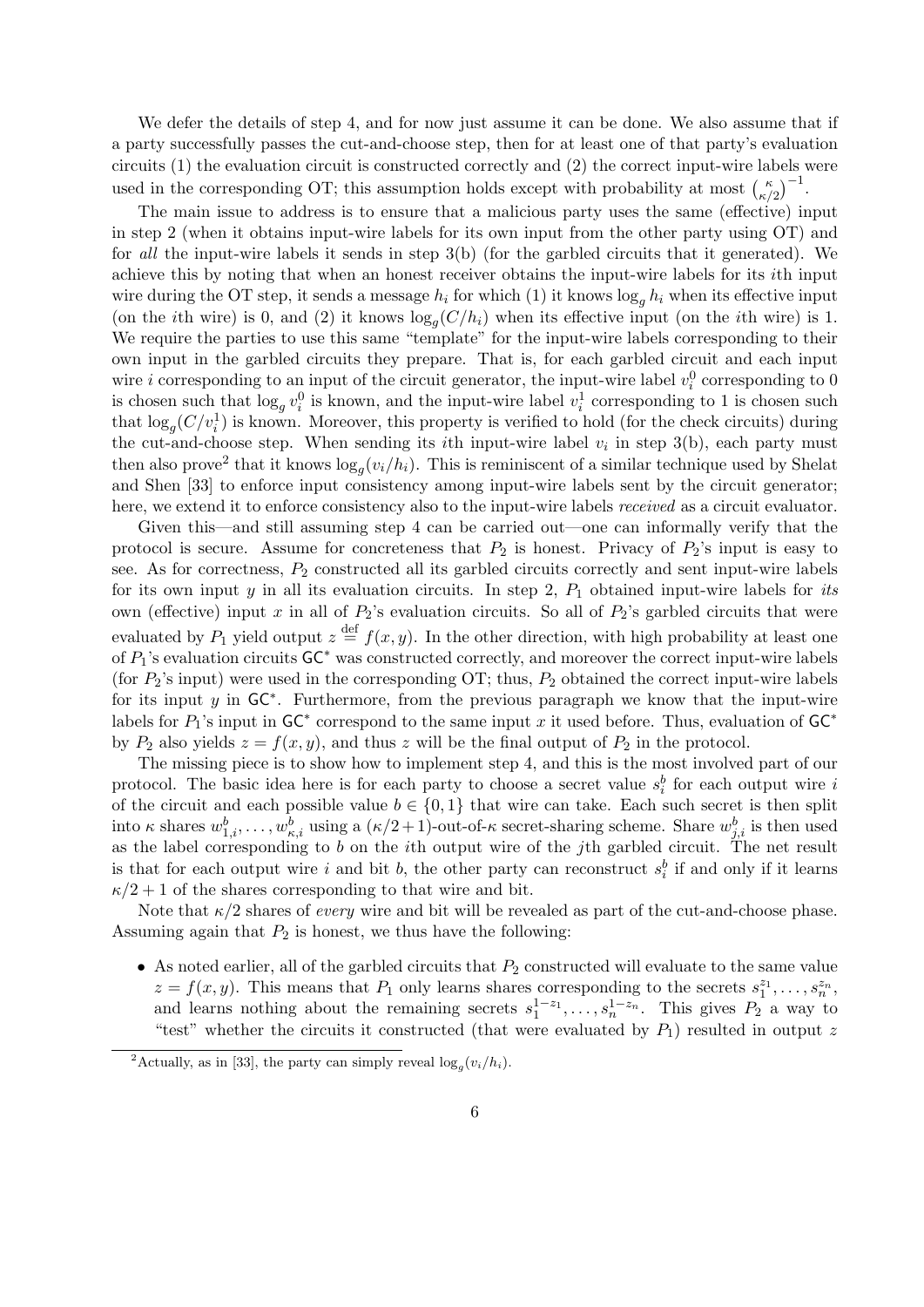by checking which of each pair of secrets *P*<sup>1</sup> knows (e.g., using a secure equality test).

• In the opposite direction, as long as *one* of the garbled circuits constructed by  $P_1$  (and evaluated by  $P_2$ ) yields *z*, this will give  $P_2$  one additional share of each of  $\tilde{s}_1^{z_1}, \ldots, \tilde{s}_n^{z_n}$  (where we use  $\tilde{s}$  here to denote that these secrets are chosen by  $P_1$ ) and hence  $P_2$  will be able to reconstruct each of those secrets. Note that it does not matter *which* garbled circuit evaluates to *z*, as any correctly constructed circuit that evaluates to *z* reveals the requisite share.

One point omitted from the above discussion is that now it must be possible to check during the cut-and-choose phase that correct shares were used when constructing the garbled circuits. For this reason, we use *verifiable* secret sharing (see Section 2.3). We defer to the next section additional technical details of the protocol needed for the proof of security.

## **4 Formal Specification of the Protocol**

Fix a function  $f: \{0,1\}^n \times \{0,1\}^n \to \{0,1\}^n$  that parties  $P_1$  and  $P_2$  wish to compute over their respective inputs  $x, y \in \{0, 1\}^n$ . We assume both parties learn the output, but it is easy to modify the protocol so that only one party learns the output. The protocol proceeds as follows.

- 1.  $P_1$  chooses  $C \leftarrow \mathbb{G}$  and sends it to  $P_2$ . Symmetrically,  $P_2$  chooses  $\widetilde{C} \leftarrow \mathbb{G}$  and sends it to  $P_1$ .
- 2.  $P_1$  generates  $4n$  input-wire labels for each of  $\kappa$  garbled circuits in the following way. For  $j = 1, \ldots, \kappa$ , it chooses  $a_{j,1}^0, a_{j,1}^1, \ldots, a_{j,n}^0, a_{j,n}^1 \leftarrow \mathbb{Z}_q$  and sets the first 2*n* input-wire labels of circuit *j* to be of the form  $\{v_{j,i}^0 = g^{a_{j,i}^0}\}_{i=1}^n$  and  $\{v_{j,i}^1 = \tilde{C}/g^{a_{j,i}^1}\}_{i=1}^n$ . It chooses the next 2*n* lly,  $P_2$  choot<br>
arbled circ<br>
and sets t<br>  $j_i^1 = \widetilde{C}/g^a$ input-wire labels of circuit *j* uniformly as  $v_{j,n+1}^0, v_{j,n+1}^1, \ldots, v_{j,2n}^0, v_{j,2n}^1 \leftarrow \{0,1\}^n$ .  $j = 1, \ldots, \kappa$ , it chooses  $a_{j,1}^{\alpha}, a_{j,1}^{\alpha}, \ldots, a_{j,n}^{\alpha}, a_{j,n}^{\alpha} \leftarrow \mathbb{Z}_q$  and sets the circuit  $j$  to be of the form  $\{v_{j,i}^0 = g^{a_{j,i}^0}\}_{i=1}^n$  and  $\{v_{j,i}^1 = \widetilde{C}/g^{a_{j,i}^1}\}$  input-wire labels of circuit  $j$  $\begin{align} \n\text{ad} &= \\ \n&= 1, \\ \n\tilde{v} \n\end{align}$ *, v*e

 $\widetilde{v}_{j,1}^0, \widetilde{v}_{j,1}^1, \ldots, \widetilde{v}_{j,2n}^0, \widetilde{v}_{j,2n}^1$  for  $j = 1, \ldots, \kappa$ .

Each party then uses the Naor-Pinkas OT protocol to obtain the input-wire labels corresponding to its own input in the circuits generated by the other party. I.e., for  $i = 1, \ldots, n$  party Symmetrically,<sup>3</sup>  $P_2$  generates 4*n* input-wire labels  $\tilde{v}_{j,1}^0, \tilde{v}_{j,1}^1, \ldots, \tilde{v}_{j,2n}^0, \tilde{v}_{j,2n}^1$  for  $j = 1, \ldots, \kappa$ .<br>Each party then uses the Naor-Pinkas OT protocol to obtain the input-wire labels cor Each party then uses the Naor-Pinkas OT protocol to obtain the input-wire labels corresponding to its own input in the circuits generated by the other party. I.e., for  $i = 1, ..., n$  party  $P_1$  chooses  $k_i \leftarrow \mathbb{Z}_q$ , generat ing to its own input in the circuits gene<br>  $P_1$  chooses  $k_i \leftarrow \mathbb{Z}_q$ , generates  $(h_i^0, h_i^1)$ <br>
generates  $\kappa$  independent responses as in t<br>
in the *j*th such instance where, recall,  $\tilde{v}$  $b_{j,n+i}^b$  denotes the label corresponding to bit *b* on the  $P_1$  chooses  $k_i \leftarrow \mathbb{Z}_q$ , generates  $(h_i^0, h_i^1) = (g^{k_i}, \widetilde{C}/g^{k_i})$ , and sends  $h_i \stackrel{\text{def}}{=}$  generates  $\kappa$  independent responses as in the Naor-Pinkas protocol, using in the *j*th such instance where, recall,  $\widetilde$  $\widetilde{v}_{k,n+i}^{x_i}, \ldots, \widetilde{v}_{k,n+i}^{x_i}.$ 

*P*<sub>2</sub> acts symmetrically to obtain  $v_{1,n+i}^{y_i}, \ldots, v_{\kappa,n+i}^{y_i}$  for  $i = 1, \ldots, n$ .

3. For  $i \in \{1, ..., n\}$  and  $b \in \{0, 1\}$ , party  $P_1$  chooses  $s_i^b \leftarrow \mathbb{Z}_q$  and generates a  $(\kappa/2 + 1)$ -outof- $\kappa$  secret sharing  $(\text{pub}_i^b, w_{1,i}^b, \ldots, w_{\kappa,i}^b) \leftarrow \text{Share}(s_i^b)$ . It uses  $w_{j,i}^b$  as the label for bit b on the *i*th output wire in the *j*th circuit, i.e., for  $j = 1, \ldots, \kappa$  it computes the garbled circuit For  $i \in \{1, ..., n\}$  and  $b \in \{0, 1\}$ , party  $P_1$ <br>of- $\kappa$  secret sharing  $(\text{pub}_i^b, w_{1,i}^b, ..., w_{\kappa,i}^b) \leftarrow$ <br>the *i*th output wire in the *j*th circuit, i.e.,<br> $\mathsf{GC}_j = \mathsf{GenGC}\left(\{v_{j,i}^0, v_{j,i}^1\}_{i=1}^{2n}, \{w_{j,i}^0, w_{j,i}^1\}_{i$  $\{v_{j,i}^0, v_{j,i}^1\}_{i=1}^{2n}, \{w_{j,i}^0, w_{j,i}^1\}_{i=1}^n\}$ . It sends  $\{\mathsf{GC}_j\}_{j=1}^{\kappa}$  and  $\{\mathsf{pub}_i^0, \mathsf{pub}_i^1\}_{i=1}^n$  to  $P_2$ . *P*<sub>2</sub> acts symmetrically to obtain  $\tilde{s}_i^b$  and  $(\overline{\text{pub}}_i^b, \tilde{w}_{1,i}^b, \ldots, \tilde{w}_{\kappa,i}^c)$  and to generate  $\widetilde{\text{GC}}_j = \text{GenGC}\left(\{v_{j,i}^0, v_{j,i}^1\}_{i=1}^{2n}, \{w_{j,i}^0, w_{j,i}^1\}_{i=1}^{2n}\right)$ . It sends  $\{\text{GC}_j\}_{j=1}^{\kappa}$ 

 $\hat{u}^b_i$  and  $(\overline{\mathsf{pub}}^b_i, \widetilde{w}^b_{1,i}, \dots, \widetilde{w}^b_{\kappa})$  $\mathsf{GC}_j = \mathsf{GenGC}\left(\{v_{j,i}^0, v_{j,i}^1\}_{i}^2\right)$ <br> *P*<sub>2</sub> acts symmetrically to  $\{\widetilde{\mathsf{GC}}_j\}_{j=1}^{\kappa}$  and  $\{\widetilde{\mathsf{pub}}_i^0, \widetilde{\mathsf{pub}}_i^1\}$  $\sum_{j=1}^{\kappa}$  and  $\{\overline{\mathsf{pub}}_i, \overline{\mathsf{pub}}_i\}_{i=1}^n$  to  $P_1$ .

4. For  $j = 1, \ldots, \kappa$  and  $i = 1, \ldots, n$ , party  $P_1$  commits to the input-wire labels  $v_{j,i}^0$  and  $v_{j,i}^1$ corresponding to its own input, in random permuted order. Let  $\mathsf{ComSet}_{i,i}$  denote the resulting pair of commitments. *P*<sup>2</sup> acts symmetrically.

<sup>3</sup>Recall that the first *n* input wires always denote the inputs of the party generating the circuit.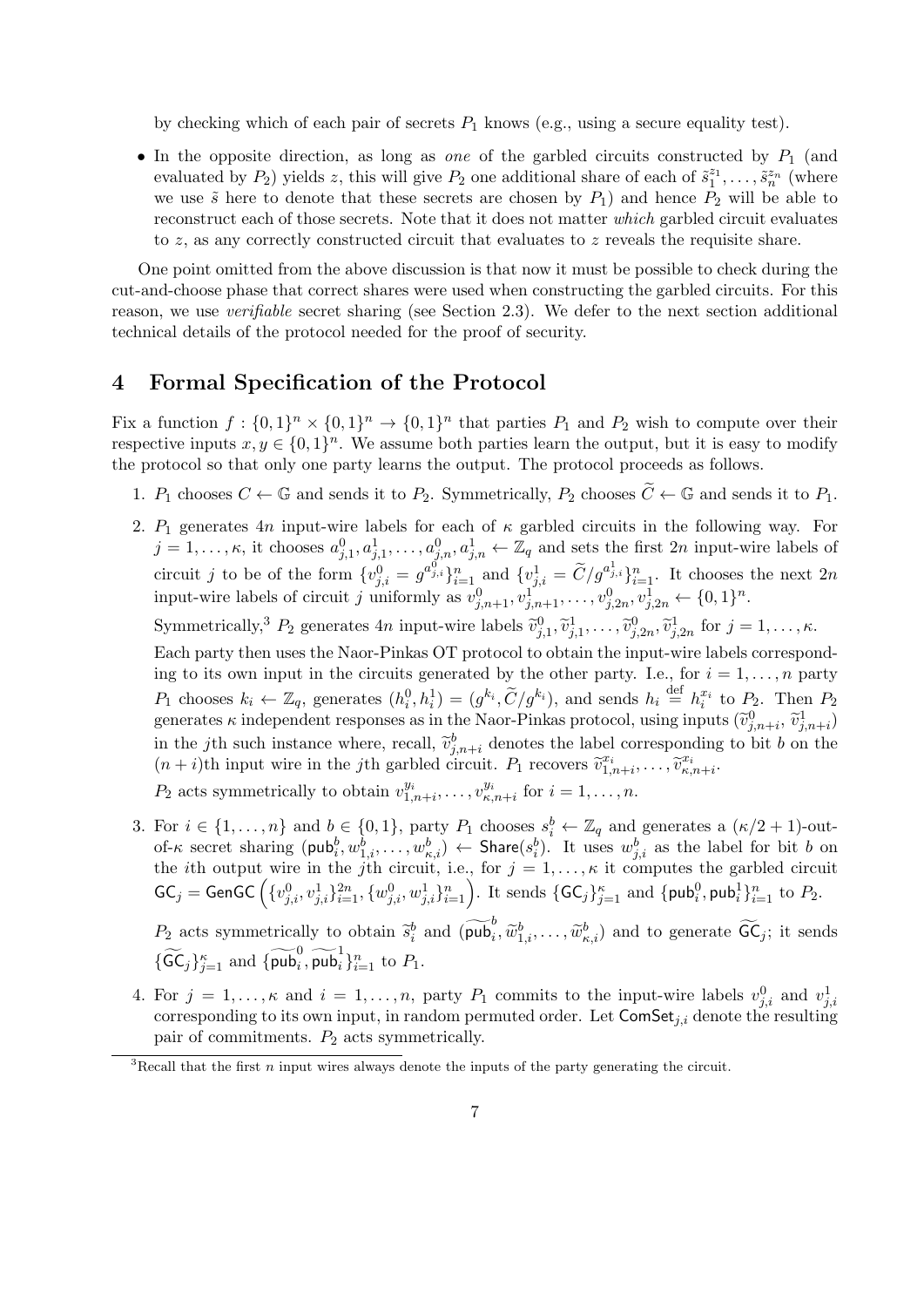5. The parties run secure coin-tossing protocols to generate strings  $\mathcal{J}, \tilde{\mathcal{J}} \in \{0,1\}^{\kappa}$  that are each uniform among strings containing exactly  $\kappa/2$  ones.<sup>4</sup> These are interpreted in the natural way as subs uniform among strings containing exactly  $\kappa/2$  ones.<sup>4</sup> These are interpreted in the natural way as subsets of  $\{1, \ldots, \kappa\}$  of size  $\kappa/2$ . way as subsets of  $\{1, ..., \kappa\}$  of size  $\kappa/2$ .<br>  $\widetilde{I}$  is used to check the garbled circuits constructed by  $P_1$ . Specifically, for  $j = 1, ..., \kappa$ :<br>
(a) If  $j \in \widetilde{J}$  the *j*th circuit is a *check circuit*. Here,  $P_1$ 

 $\{w_{j,i}^0, w_{j,i}^1\}_{i=1}^n$ , and the randomness it used to generate  $\mathsf{GC}_j$ . It also reveals the sender-<br>randomness it used in all the OTs corresponding to the *j*th circuit, and opens both<br>commitments in  $\mathsf{ComSet}_{j,i}$  f randomness it used in all the OTs corresponding to the *j*th circuit, and opens both commitments in  $\textsf{ComSet}_{i,i}$  for  $i = 1, \ldots, n$ .  $P_2$  sets  $v_{j,i}^0 = g^{a_{j,i}^0}$  and  $v_{j,i}^1 = \widetilde{C}/g^{a_{j,i}^1}$  for  $i = 1, \ldots, n$ . It re-generates the *j*th garbled

circuit and verifies that it matches  $\mathsf{GC}_j$ . It verifies that  $\{v_{j,i}^0, v_{j,i}^1\}_{i=n+1}^{2n}$  were used in the OTs for the *j*th circuit, and that the commitments in ComSet<sub>*j,i*</sub> open to  $\{v_{j,i}^0, v_{j,i}^1\}$  in some order. Finally, it checks that  $Vrfy(pub_i^b, j, w_{j,i}^b) = 1$  for  $i = 1, \ldots, n$  and  $b \in \{0, 1\}$ . It aborts if any of these fail. OTs for the *j*th circuit, and that the commitments in ComSet<sub>j,i</sub> open to  $\{v_{j,i}^0, v_{j,i}^1\}$  in some order. Finally, it checks that  $Vrfy(pub_i^b, j, w_{j,i}^b) = 1$  for  $i = 1, ..., n$  and  $b \in \{0, 1\}$ .<br>It aborts if any of these f

 $(v_{j,1}^{x_1}, \ldots, v_{j,n}^{x_n})$  (i.e., the wire labels corresponding to  $P_1$ 's input in the *j*th circuit) to  $P_2$ . It also opens the commitment in  $ComSet_{i,i}$  that corresponds to  $v_{i,i}$ . Finally, it sends  $\log_g(v_{j,1}/h_1), \ldots, \log_g(v_{j,n}/h_n)$ . (Recall that  $h_1, \ldots, h_n$  are the values used by  $P_1$  when acting as receiver in the Naor-Pinkas OT protocol.)

 $P_2$  checks that one of the commitments in ComSet<sub>*j,i*</sub> opens to  $v_{j,i}$ , and verifies the discrete logarithms sent by  $P_1$ . It aborts if any inconsistencies are found. 6. For each evaluation circuit *j* of *P*<sub>2</sub>, party *P*<sub>1</sub> evaluates  $\widetilde{GC}_j$  using the input-wire labels it  $\widetilde{GC}_j$  using the input-wire labels it

Symmetrically, the parties use  $\mathcal J$  to check the garbled circuits constructed by  $P_2$ .

Symmetrically, the parties use  $\mathcal J$  to check the garbled circuits constructed by  $P_2$ .<br>For each evaluation circuit *j* of  $P_2$ , party  $P_1$  evaluates  $\widetilde{6C}_j$  using the input-wire obtained in steps 2 and 5. By doin For  $i = 1, \ldots, n$  and  $b \in \{0, 1\}$ , party  $P_1$  tries to recover<sup>5</sup>  $\tilde{s}_i^b$ . To do so, it finds an evaluation  $\overline{G}$   $\overline{G}$   $\overline{B}$   $\overline{S}$ For each evaluation circuit *j* of  $P_2$ , party  $P_1$  evaluates  $GC_j$  using the input-wire labels it obtained in steps 2 and 5. By doing so, it learns *n* values  $\tilde{b}_{j,1} || \tilde{w}_{j,1}, \ldots, \tilde{b}_{j,n} || \tilde{w}_{j,n}$ .<br>For  $i = 1, \$ 

such *j* exists, it chooses  $t_i^b \leftarrow \mathbb{Z}_q$ . Otherwise, it computes  $t_i^b$  by running Rec using  $\overline{\text{pub}}_i^{\overline{b}_{j,i}}$ , the For do so, it finds an evaluation.<br>
By running Rec using  $\widetilde{\phi}_{j,i}$ ,  $\widetilde{\psi}_{j,i}$  and  $\widetilde{\psi}_{j,i}$ ,  $\widetilde{\psi}_{j,i}$  and  $\widetilde{\psi}_{j,i}$  by running Rec using  $\widetilde{\mathsf{pub}}_{j,i}$ . *circuit j* for which  $\widetilde{b}_{j,i} = b$  and  $\widetilde{w}_{j,i}$  is a valid share of  $\widetilde{s}_i^b$  (i.e.,  $\mathsf{Vrfy}(\widetilde{\mathsf{pub}}_i^{b_{j,i}}, j, \widetilde{w}_{j,i}$ ) such *j* exists, it chooses  $t_i^b \leftarrow \mathbb{Z}_q$ . Otherwise, it computes  $t_i^b$  by running  $\kappa/2$  shares  $\{(k, \widetilde{w}_{k,i}^{b_{j,i}})\}_{k\in\mathcal{J}}$  it learned in step 5, and the additional share  $(j, \widetilde{w}_{j,i})$ . such *j* exists, it chooses  $t_i^b \leftarrow \mathbb{Z}_q$ . Ot  $\kappa/2$  shares  $\{(k, \widetilde{w}_{k,i}^{\widetilde{b}_{j,i}})\}_{k \in \mathcal{J}}$  it learned  $P_2$  acts symmetrically to compute  $\widetilde{t}_i^0$ *h*ei<br>*i*n<br>*,*  $\tilde{t}_i$ 

 $\widehat{t}_i^0, \widehat{t}_i^1$  for  $i = 1, \ldots, n$ .

7. For  $i = 1, \ldots, n$ , the parties do the following: Run a secure equality test, with  $P_1$  using input *h*<sup>1</sup> *P*<sub>2</sub> acts symmetrically to compute  $\tilde{t}_i^0$ ,  $\tilde{t}_i^1$  for  $i = 1, ..., n$ .<br>
For  $i = 1, ..., n$ , the parties do the following: Run a secure equality test, with *P*<sub>1</sub> using input  $s_i^0 || t_i^0$  and *P*<sub>2</sub> using input  $\tilde$ µ<br>µp<br>do<br>*∥§* next *i*. Otherwise, the parties run a second equality test with  $P_1$  using input  $s_i^1 \parallel t_i^1$  and  $P_2$ For  $i = 1, \ldots$ <br> $s_i^0 || t_i^0$  and  $P_2$ <br>next *i*. Other<br>using input  $\tilde{t}_i^0$  $i$ <sup>1</sup>/ $|\tilde{s}_i^1|$ . If the result is 1, each party sets  $z_i = 1$  and goes to the next *i*. If neither  $n,$ us<br>wi∷<br> $\|\widetilde{s}\|$ equality test succeeds for some *i* then cheating is detected and the parties abort.

Assuming no abort has occurred, each party then outputs  $z = z_1 \cdots z_n$ .

 $4$ This can be implemented easily by using a standard coin-tossing protocol to generate polynomially many uniform bits, and then using those bits as the random coins for applying a Knuth shuffle to the string  $0^{k/2}1^{k/2}$ .

<sup>&</sup>lt;sup>5</sup>In an honest execution, only one of  $\tilde{s}_i^0$  or  $\tilde{s}_i^1$  will be recovered.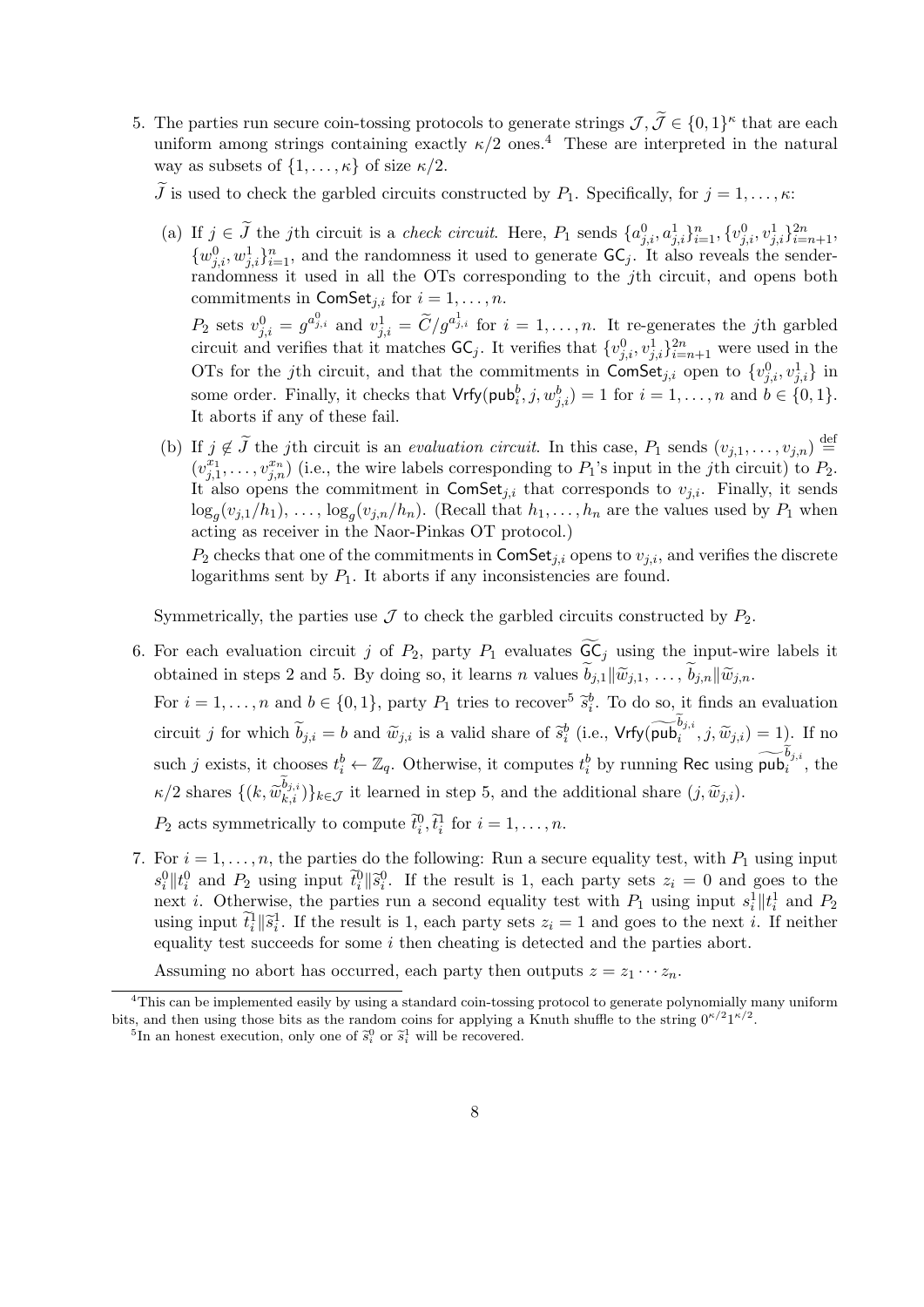#### **4.1 Optimizations**

For simplicity in our proof of security in the following section, we analyze the protocol as presented above. However, we observe that the following optimizations can be applied to the protocol (and the reader can verify that the proof can be suitably modified for each of these).

**Naor-Pinkas OT.** We assume a variant of Naor-Pinkas OT is used in which the receiver gives a witness-indistinguishable (WI) proof of knowledge that its message was computed correctly (see Section 2.1). This is used in our proof to extract the receiver's input. In fact, as shown in [27], such WI proofs are not necessary and extraction can be done using the random-oracle queries of the receiver. The same is true in our setting, though it complicates the presentation of the proof.

**Secure coin tossing.** In the (programmable) random-oracle model, very efficient coin tossing is possible since it is trivial to construct an equivocal and extractable commitment scheme.

**Secure equality testing.** In our proof, we assume a hybrid world in which the parties have access to an ideal functionality for equality testing; equivalently (relying on standard composition theorems [3]), we assume that the equality test is done using a fully secure protocols for this task.

In fact, using a fully secure equality test is overkill for our purposes. Instead, we can use a different approach that is very efficient in the random-oracle model. First, assume the VSS scheme has the stronger property of indistinguishability, i.e., given pub and  $t-1$  shares of a uniform secret  $s \in \{0,1\}^n$ , it is hard to distinguish *s* from an independent uniform value  $s' \in \{0,1\}^n$ . (Any VSS scheme satisfying the unpredictability requirement from Section 2.3 can be modified eto achieve this stronger notion in the random-oracle model by simply hashing the secret.) Then, nas the stronger property or maistinguishability, i.e., given pub and  $t-1$  shares or a uniform<br>secret  $s \in \{0,1\}^n$ , it is hard to distinguish s from an independent uniform value  $s' \in \{0,1\}^n$ .<br>(Any VSS scheme satisfy an∙<br>≀nt<br>µ<br>*∥ŝ*  ${0, 0}$ <br> ${1, 0}$ <br> ${1, 0}$ <br> ${1, 0}$ Secret  $s \in \{0,1\}^n$ , it is nard to distinguish s from an independent uniform value  $s \in \{0,1\}^n$ .<br>(Any VSS scheme satisfying the unpredictability requirement from Section 2.3 can be modified<br>to achieve this stronger no  $\tilde{t}_i^1 \oplus \tilde{s}_i^1$ ). At this point, we observe that a full-fledged equality test is not needed since (1) the honest *i* **m**y o acl<br>ather<br>pefore<br> $\frac{1}{i}$  ⊕  $\widetilde{s}_i$ party's input to the equality test is either known to the malicious party or is (indistinguishable from) uniform, and (2) in either case, it is ok if the honest party's input to the equality test is leaked to the other party after equality is checked. Thus, it suffices to use a "cheap" equality test in  $\bar{v}_i \oplus \bar{s}_i$ ). At this point, we observe that a full-hedged equality test is not needed since (1) the nonest<br>party's input to the equality test is either known to the malicious party or is (indistinguishable<br>from) uni commitment scheme (which is easily constructed in the random-oracle model), and then each party decommits and checks equality of the decommitted results in the clear.

**Saving bandwidth.** Following an observation in [9], we can modify the way we do cut-andchoose as follows: Parties construct their *j*th garbled circuit by choosing a random seed seed<sub>i</sub> and using that seed to generate certain (pseudo)random choices they need for constructing that circuit. (In our case, this would mean using seed<sub>j</sub> to generate  $\{a_{j,i}^0, a_{j,i}^1\}_{i=1}^n$ ,  $\{v_{j,i}^0, v_{j,i}^1\}_{i=n+1}^{2n}$ , and the randomness used to generate  $GC_j$ .) Then, in step 3, the parties send the *hash*  $hGC_j = H(GC_j)$  in place of  $GC_i$ . If *j* is a check circuit then seed<sub>*j*</sub> is sent; the other party re-generates  $GC_j$  and verifies that  $H(GC_j) = hGC_j$ . If *j* is an evaluation circuit then  $GC_j$  is sent and the other party checks that  $H(GC_j) = hGC_j$ . Since  $|seed_j| + |hGC_j| \ll |GC_j|$ , this has the effect of reducing the bandwidth in steps 3 and 5 (which dominate the bandwidth of the entire protocol) by roughly half.

**Batch verification.** We can use batch verification [2] when simultaneously verifying validity of shares in step 5(a) (assuming Feldman VSS is used) and the discrete logarithms in step 5(b).

**Efficient garbled circuits.** Our protocol is fully compatible with existing optimizations for garbled circuits such as garbled-row reduction [28] and the free-XOR technique  $[17]$ .<sup>6</sup>

<sup>&</sup>lt;sup>6</sup>We cannot apply the free-XOR optimization at first-level gates because of the way the circuit generator chooses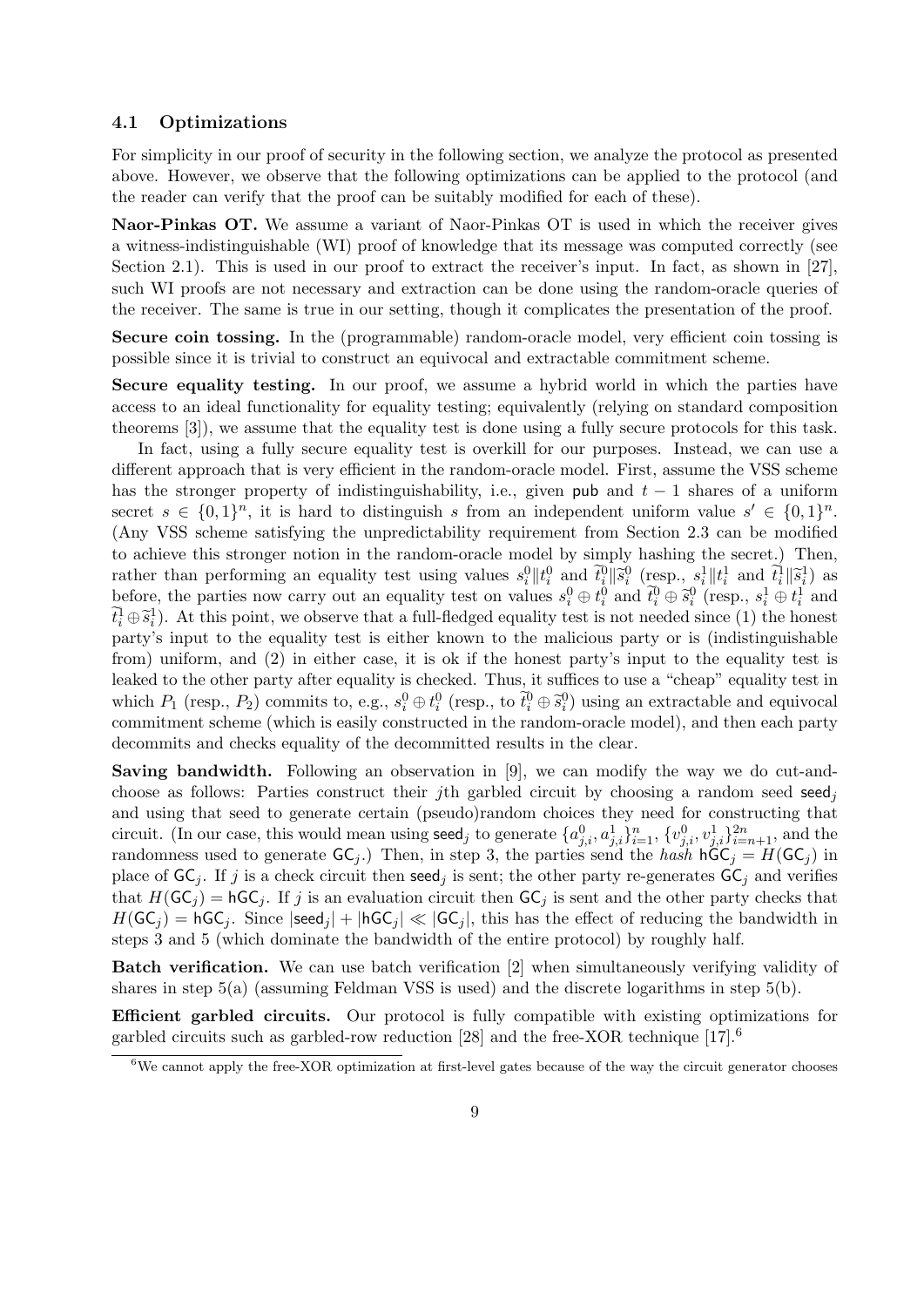## **5 Proof of Security**

**Theorem 1** *Under the assumptions outlined in Section 2, and modeling H as a random oracle, the protocol in the previous section securely computes f in the presence of malicious adversaries.*

Since we are not in an asymptotic setting, technically speaking "secure" is not well-defined. In the proof below, all steps introduce a computational security factor (which can be set as small as desired by setting the cryptographic security parameter large enough) except for one step which Since we are not in an asymptotic settin<br>the proof below, all steps introduce a complessived by setting the cryptographic security<br>introduces a statistical security factor of  $\binom{k}{k}$  $\binom{\kappa}{\kappa/2}^{-1} = 2^{-\kappa + O(\log \kappa)}.$ 

All our assumptions are standard, and can be based on the CDH assumption in G. We remark that the only place the random oracle is used is for the Naor-Pinkas OT. It would be possible to remove the random oracle by switching, e.g., to the OT protocol of [31] (and modifying the rest of the protocol accordingly). Although this would impact the efficiency, the effect would be proportional to the input length and not the size of the circuit being computed.

**Proof** We analyze the protocol in a hybrid world in which the parties have access to ideal functionalities for coin tossing and equality testing. Using standard composition theorems [3], this implies security when those sub-routines are instantiated using secure protocols for those tasks. See Section 4.1 for further discussion.

Since the protocol is symmetric, we assume without loss of generality that  $P_1$  is malicious. Let  $y$  denote the input of  $P_2$ . We define a sequence of experiments, beginning with the real execution of the protocol between  $P_1$  and  $P_2$  (in the hybrid world discussed above) and ending with an ideal execution involving a simulator  $S$  playing the role of the first party and interacting with a trusted party computing *f*. We show that each experiment is indistinguishable from the one before it, taking into account both the view/output of the malicious party and the output of *P*2.

**Experiment 0.** This is the real execution of the protocol (in the hybrid world discussed above) between  $P_1$  and the honest  $P_2$  holding input *y*.

**Experiment 1.** Here we change the way  $P_2$  behaves when acting as OT sender in step 2 and when sending commitments in step 4. First of all, we now pick  $\mathcal J$  at the outset of the experiment. This defines the check circuits and evaluation circuits for  $P_2$ . Next, in each instance *i* in which  $P_1$  acts as OT receiver in step 2 and sends message *h<sup>i</sup>* , we extract (using the WI proof of knowledge) either  $\log_a h_i$  or  $\log_a (C/h_i)$ . In the former case we set  $x_i = 0$  and in the latter case we set  $x_i = 1$ . Then, **1.** Here we change the way  $P_2$  behaves when acting as OT sender in step 2 and when intments in step 4. First of all, we now pick  $J$  at the outset of the experiment. This eck circuits and evaluation circuits for  $P_2$ . when computing the *κ* responses for the *i*th OT, in each response that corresponds to an evaluation as OT receiver in step 2 and sends message  $h_i$ , we extract (using the WI proof of knowledge) either  $\log_g h_i$  or  $\log_g (\widetilde{C}/h_i)$ . In the former case we set  $x_i = 0$  and in the latter case we set  $x_i = 1$ . Then, when computin correspond to check circuits of *P*<sup>2</sup> are treated exactly as before.)

In addition, for each evaluation circuit *j* of  $P_2$  and  $i = 1, \ldots, n$ , we now set ComSet<sub>*j,i*</sub> =  $y_i(y_i)$ , Com(g), in random permuted order.

Indistinguishability of Experiments 0 and 1 follows easily from the security of Naor-Pinkas OT (based on the CDH assumption in the random-oracle model) and computational hiding of Com.

**Experiment 2.** Now we generate all the evaluation circuits of  $P_2$  using the garbled-circuit simulator SimGC. In more detail: after extracting  $P_1$ 's effective input  $x$  as in the previous experiment, we (based on the CDH assumption in the random-oracle model) and computational hiding of Com.<br> **Experiment 2.** Now we generate all the evaluation circuits of  $P_2$  using the garbled-circuit simulator SimGC. In more detail: af

the input-wire labels. However, the free-XOR method can be used at all lower levels of the circuit.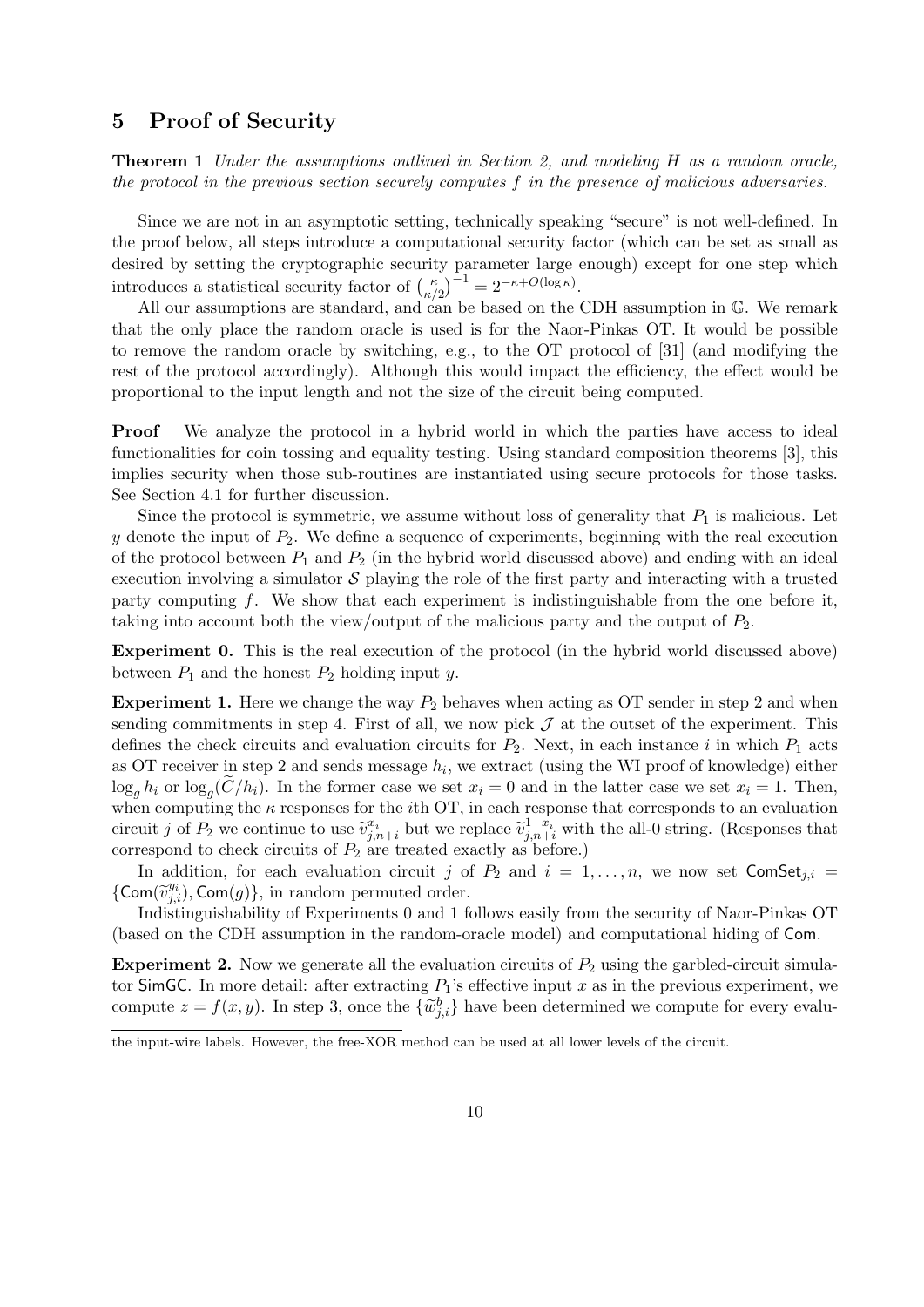ation circuit j the simulated garbled circuit<sup>7</sup>  $\widetilde{\mathsf{GC}}_j \leftarrow \mathsf{SimGC}\left(x,z,\{\widetilde{v}^{y_i}_{j,i}\}_{i=1}^n,\{\widetilde{v}^{x_i}_{j,n+i}\}_{i=1}^n,\{\widetilde{w}^{z_i}_{j,i}\}_{i=1}^n\right).$ The remainder of the experiment is exactly as in Experiment 1.

Indistinguishability of Experiments 1 and 2 follows from security of the garbled-circuit simulation algorithm as defined in Section 2.2. be remainder of the experiment is exactly as in Experiment 1.<br>Indistinguishability of Experiments 1 and 2 follows from security of the garbled-circuit simula-<br>algorithm as defined in Section 2.2.<br>Note that in Experiment 2

evaluation circuit *j* of *P*2.

**Experiment 3.** This is the same as the previous experiment, except that now when performing the *i*th pair of equality tests we proceed as follows: if  $z_i = 1$ , we return 0 to both parties in the first equality test; if  $z_i = 0$ , we return 0 to both parties in the second equality test (if run). **calluming** the *i*th pair of equality tests we proceed as follows: if  $z_i = 1$ , we return 0 to both parties in the first equality test; if  $z_i = 0$ , we return 0 to both parties in the second equality test (if run). Indisti

Indistinguishability of this experiment from Experiment 2 follows from secrecy of VSS. Specifiexperiment before the equality tests. Thus, the probability (in Experiment 2) that  $P_1$  can make any of the equality tests corresponding to  $1 - z_i$  return 1 is negligible. cally, for  $i = 1, ..., n$  only  $\widetilde{\text{pub}}_i^{1-z_i}$  and  $\kappa/2$  shares of the secret  $\widetilde{s}_i^{1-z_i}$  are used throughout the entire experiment before the equality tests. Thus, the probability (in Experiment 2) that  $P_1$  can make experiment before the equality tests. Thus, the probability (in Experiment 2) that  $P_1$  can make<br>any of the equality tests corresponding to  $1 - z_i$  return 1 is negligible.<br>**Experiment 4.** If  $P_1$  successfully responds to

any of the equality tests corresponding to  $1 - z_i$  return 1 is negligible.<br> **Experiment 4.** If  $P_1$  successfully responds to the "challenge"  $\tilde{J}$  chosen during the cut-and-choose<br>
step, we repeatedly rewind  $P_1$  in a the previous experiment. step, we repeatedly rewind  $P_1$  in an attempt to find a  $J' \neq J$  for which  $P_1$  also responds correctly.<sup>19</sup> If no such  $\tilde{J}'$  is found, output fail. Otherwise, re-send the original challenge  $\tilde{J}$  and continue as

The only difference between this experiment and the previous one occurs in case  $P_1$  responds experiment. This can occur with probability at most  $1/\binom{\kappa}{\kappa}$  $\binom{\kappa}{\kappa/2}$ .

**Experiment 5.** We now change how we compute  $\tilde{t}^{z_i}_i$  for all *i*. (Recall that  $\tilde{t}^{z_i}_i$  represents  $P_2$ 's correctly to only a single challenge  $\mathcal J$  and that challenge happens to be the one chosen during the experiment. This can occur with probability at most  $1/ {\kappa \choose \kappa/2}$ .<br> **Experiment 5.** We now change how we compute  $\til$ some  $j^* \in \{1, \ldots, \kappa\}$  such that  $j^*$ cobability at most  $1/(\kappa^2)$ .<br>how we compute  $\tilde{t}_i^{z_i}$  for all *i*. (Recall that  $\tilde{t}_i^{z_i}$  represents  $P_2$ 's<br>g  $P_1$  answers two different challenges  $\tilde{\mathcal{J}}, \tilde{\mathcal{J}}'$  correctly, there is<br>is an evaluation ci **Experiment 5.** V<br>guess for  $P_1$ 's secre<br>some  $j^* \in \{1, ...,$ <br>with respect to  $\tilde{J}'$ . For any such  $j^*$ , we reconstruct  $s_i^{z_i}$  using the share  $w_{j^*,i}^{z_i}$  sent by  $P_1$  when guess for  $P_1$ 's secret  $s_i^*$ <br>some  $j^* \in \{1, ..., \kappa\}$  s<br>with respect to  $\widetilde{\mathcal{J}}'$ . F<br>answering challenge  $\widetilde{\mathcal{J}}'$ , along with the  $\kappa/2$  other shares of  $s_i^{z_i}$  that were sent by  $P_1$  when answering some  $j^* \in \{1, ..., \kappa\}$  such<br>with respect to  $\widetilde{\mathcal{J}}'$ . For an<br>answering challenge  $\widetilde{\mathcal{J}}'$ , alor<br>challenge  $\widetilde{\mathcal{J}}$ . We then set  $\widetilde{t}_i$  $z_i^{z_i} = s_i^{z_i}$  and use that value in the relevant equality test later.

We claim that this experiment is indistinguishable from the previous one; this is the crux of the proof. To prove this, we show that the shares  $\{w_{j^*,i}^{z_i}\}_{i=1}^n$  computed in Experiment 5 are, except with negligible probability, the same shares that  $P_2$  obtains by evaluating circuit  $\mathsf{GC}_{j^*}$  in Experiment 4. Verifiability of the secret-sharing scheme then implies that, except with negligible probability, the we claim tr.<br>proof. To prove<br>negligible proba<br>Verifiability of<br>same values  $\{\tilde{t}_i^k\}$  $\tilde{z}_i^n\}_{i=1}^n$  are computed in both experiments (namely, even if in Experiment 4 a valid share from an evaluation circuit other than  $j^*$  is used by  $P_2$  to reconstruct some  $s_i^{z_i}$ ).

Fix *i*. To see that the same share  $w_{j^*,i}^{z_i}$  is computed in each experiment, observe that in Experiment 4 the share  $w_{j^*,i}^{z_i}$  is computed by evaluating garbled circuit  $\mathsf{GC}_{j^*}$  using input-wire labels for  $P_2$ 's input that  $P_2$  obtains from the OTs corresponding to circuit  $j^*$ , and input-wire share from an evaluation circuit other than  $j^*$  is used by  $P_2$  to reconstruct some  $s_i^*$ .<br>Fix *i*. To see that the same share  $w_{j^*i}^{z_i}$  is computed in each experiment, observe that in<br>Experiment 4 the share  $w_{j^$ labels for  $P_1$ 's input that were sent by  $P_1$  in step 5. Because  $P_1$  responds correctly to challenge  $\tilde{\mathcal{J}}'$ , in which  $j^*$  is a check circuit, we know that: (1)  $\mathsf{GC}_{j^*}$  is correctly constructed; (2) the input-wire labels that  $P_2$  obtained from the OTs are correct labels for  $\mathsf{GC}_{j^*}$  that correspond to  $P_2$ 's input *y*;

<sup>7</sup>Recall that the first *n* input wires always denote the inputs of the party generating the circuit, so in this case correspond to input *y*.

<sup>&</sup>lt;sup>8</sup>We use standard techniques in order to ensure that the experiment runs in expected polynomial time. Specifically, in parallel with rewinding  $P_1$  and sending a random challenge  $\mathcal{J}' \neq \mathcal{J}$  we also enumerate over all possible  $\mathcal{J}'$ ; we output fail if after completing this enumeration we find that  $\tilde{J}$  is the only challenge to which  $P_1$  responds correctly.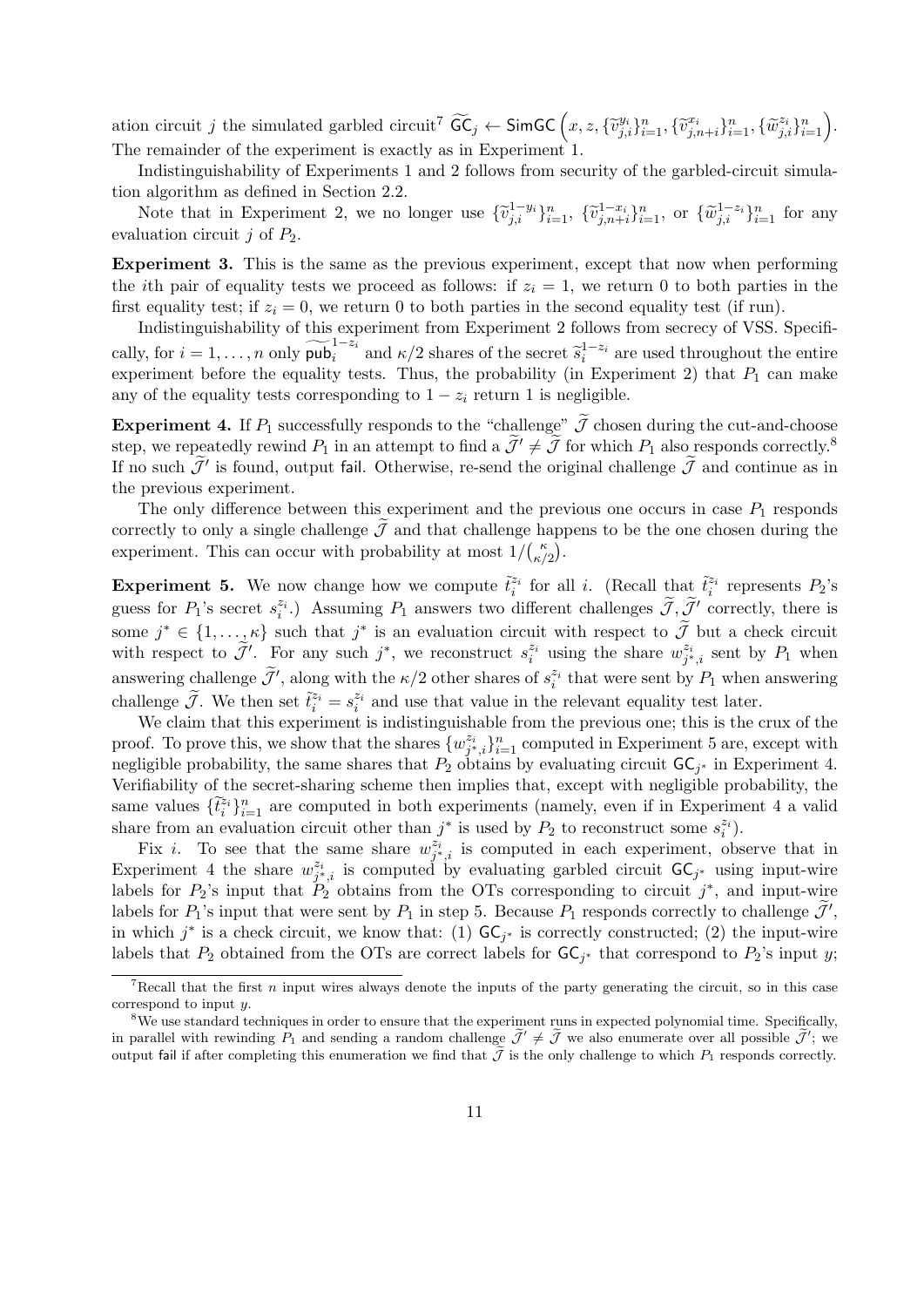(3) the input-wire labels for its own input that  $P_1$  sends must be correct labels for  $GC_{j^*}$  (this follows from binding of the commitments in  ${\{ComSet_{j^*,i}\}}_{i=1}^n$  and moreover must correspond to the same effective input  $x$  defined by  $P_1$ 's execution as OT receiver (otherwise we obtain a discrete logarithm (3) the input-wire labels for its own input that<br>from binding of the commitments in {ComSerfective input *x* defined by  $P_1$ 's execution as<br>of the random group element  $\tilde{C}$ ). Since  $\mathsf{GC}_j$ of the random group element C). Since  $\mathsf{GC}_{i^*}$ , when evaluated on input-wire labels corresponding to *x* and *y*, yields the share  $w_{j^*,i}^{z_i}$  on the *i*th output wire, we are done.

We remark that in Experiment 5 none of  $P_1$ 's evaluation circuits need to be evaluated by  $P_2$ . Moreover,  $P_2$  no longer needs to compute its output in any of the OTs in which it acts as receiver. to x and y, yields the share  $w_{j^*,i}^{z_i}$  on the *i*th output wire, we are done.<br>We remark that in Experiment 5 none of  $P_1$ 's evaluation circuits need to be evaluated by  $P_2$ .<br>Moreover,  $P_2$  no longer needs to comput

We remark that in Experiment 5 none of  $P_1$ 's evaluation circuits need to be evaluated by  $P_2$ .<br>Moreover,  $P_2$  no longer needs to compute its output in any of the OTs in which it acts as receiver.<br>**Experiment 6.** In th Moreover,  $P_2$  no longer needs to compute its output in any of the OTs in which it acts as receiver.<br> **Experiment 6.** In the previous experiment, when  $P_2$  acts as OT receiver it sends  $\tilde{h}_i$  with either  $\log_g \tilde{h}_i$ uniform with  $\log_g h_i$  known so that we are simply running the OT execution honestly using input 0. e $\log_g \widetilde{h}_i$  or  $\log_g (C/\widetilde{l})$ <br>evaluation circuit)<br>uniform with  $\log_g \widetilde{h}$ <br>Similarly, choose  $\widetilde{v}$  $\tilde{h}_i$ ) known (depending on  $y_i$ ). The input-wire labels  $\{\tilde{v}_{j,i}^{y_i}\}_{i=1}^n$  (when *j* is an are chosen in a similar way. In this experiment, for  $i = 1, ..., n$  we choose  $\tilde{h}_i$  known so that we are simply running th allows  $P_2$  to reveal  $\log_a(\tilde{v}_{i,i}/h_i)$  in step 5 for every evaluation circuit j.) chosen in a similar way. In this experiment, for<br>own so that we are simply running the OT execut<br>aiform with  $\log_g \tilde{v}^{y_i}_{j,i}$  known for every evaluation<br> $(\tilde{v}_{j,i}/\tilde{h}_i)$  in step 5 for every evaluation circuit *j*.) e

This experiment is distributed *identically* to the previous experiment, since  $g^k$  and  $C/g^k$  (where *k* is uniform in each case) have the same distribution. (*P*<sup>2</sup> also gives a WI proof of knowledge of either log*<sup>g</sup> h<sup>i</sup>* or log*<sup>g</sup>*  $\log_g(\tilde{v}_{j,i}/\tilde{h}_i)$  in step 5 for every evaluation circuit j.)<br>is distributed *identically* to the previous experiment<br>case) have the same distribution. ( $P_2$  also gives a<br> $(C/\tilde{h}_i)$ , but we assume a *perfect* WI pro

To conclude, we observe that Experiment 6 can equivalently be described in terms of an idealworld execution in which the honest  $P_2$  and a simulator  $S$  (playing the role of the first party, and running *P*<sup>1</sup> as a subroutine) interact with a trusted party computing *f*. Namely, *S* works as follows: execution in which the honest  $P_2$  and a simulator  $S$  (playing the role of t<br>ng  $P_1$  as a subroutine) interact with a trusted party computing  $f$ . Namely,<br>Choose  $\mathcal{J}$  in advance; this defines the check circuits and

- 1. Choose *J* in advance; this defines the check circuits and the evaluation circuits for the
- 2. For each check circuit *j*, generate input-wire labels exactly as in the real protocol. For each Choose  $\mathcal{J}$  in advance; this defines the check circuits and the evaluation circuits for the simulated  $P_2$ . Choose  $\widetilde{C} \leftarrow \mathbb{G}$  and send it to  $P_1$ . Receive in return  $C \in \mathbb{G}$ .<br>For each check circuit *j*, g *v*ection is<br> *v*efficiently *evaluation circ*<br>  $\widetilde{v}_{j,n+i} \leftarrow \{0,1\}$ *n* for  $i = 1, ..., n$ .

When  $P_2$  acts as OT receiver, run the OT protocol honestly using input bit 0.

In each instance *i* in which *P*<sup>2</sup> acts as OT sender, extract from *P*<sup>1</sup> (by rewinding the WI proof of knowledge) either  $\log_a h_i$  or  $\log_a (C/h_i)$ . In the former case set  $x_i = 0$  and in the latter case the OT protocol honestly using input bit 0.<br>as OT sender, extract from  $P_1$  (by rewinding the WI proof  $(\widetilde{C}/h_i)$ ). In the former case set  $x_i = 0$  and in the latter case set  $x_i = 1$ . Then, for check circuits send the final OT message exactly as in the real protocol, In each instance *i* in which  $P_2$  acts as OT sender, extract from  $P_1$  (by rewinding the WI proof of knowledge) either  $\log_g h_i$  or  $\log_g(\widetilde{C}/h_i)$ . In the former case set  $x_i = 0$  and in the latter case set  $x_i = 1$ . Then the 0-string as the  $(1 - x_i)$ -input. the 0-string as the  $(1 - x_i)$ -input.<br>
Send *x* to the trusted party, and receive in return an output *z*.<br>
Generate  $\{\widetilde{\text{pub}}_i^b, \widetilde{w}_{j,i}^b\}$  as in the real protocol. Then for each evaluation circuit *j*, compute

3. Send *x* to the trusted party, and receive in return an output *z*.

for the 0-string as the  $(1 - x_i)$ -input.<br>
Send x to the trusted party, and receive in return an output z.<br>
Generate  $\{\overline{\text{pub}}_i^b, \widetilde{w}_{j,i}^b\}$  as in the real protocol. Then for each evaluation circuit *j*, compute  $\widet$  $\alpha$ ;  $\beta$ )  $\beta$  and receive<br>  $\alpha$  in the real production<br>  $\alpha$ <sub>*i*=1</sub></sub>,  $\{\widetilde{w}_{j,i}^{z_i}\}_{i=1}^n$ Generate  $\{\widetilde{\text{pub}}_i^b, \widetilde{w}_{j,i}^b\}$  as in the real prot<br>  $\widetilde{\text{GC}}_j \leftarrow \text{SimGC}\left(x, z, \{\widetilde{v}_{j,i}\}_{i=1}^{2n}, \{\widetilde{w}_{j,i}^{z_i}\}_{i=1}^n\right);$ <br>
protocol. Send  $\{\widetilde{\text{GC}}_j\}_{j=1}^{\kappa}$  and  $\{\widetilde{\text{pub}}_i^0, \widetilde{\text{pub}}_i^1\}$  $\zeta_{j=1}^{\kappa}$  and  $\{\overline{\mathsf{pub}}_i, \overline{\mathsf{pub}}_i\}_{i=1}^n$  to  $P_1$ . Receive in return  $\{\mathsf{GC}_j\}_{j=1}^{\kappa}$  and  $\{\mathsf{pub}_i^0, \mathsf{pub}_i^1\}_{i=1}^n$  from  $P_1$ .

4. For each check circuit *j*, compute  ${\{ComSet_{j,i}\}}_{i=1}^n$  as in the real protocol. For each evaluation Receive in return  $\{GC_j\}_{j=1}^{\kappa}$  and  $\{\text{pub}_i^0, \text{pub}_i^1\}_{i=1}^n$  from  $P_1$ .<br>For each check circuit *j*, compute  $\{\widetilde{\text{ComSet}}_{j,i}\}_{i=1}^n$  as in the real protocol. For each evaluation circuit *j*, set  $\widetilde{\text{ComSet}}_{j,i} = \$ of commitments to *P*1, and receive in return all the pairs of commitments from *P*1.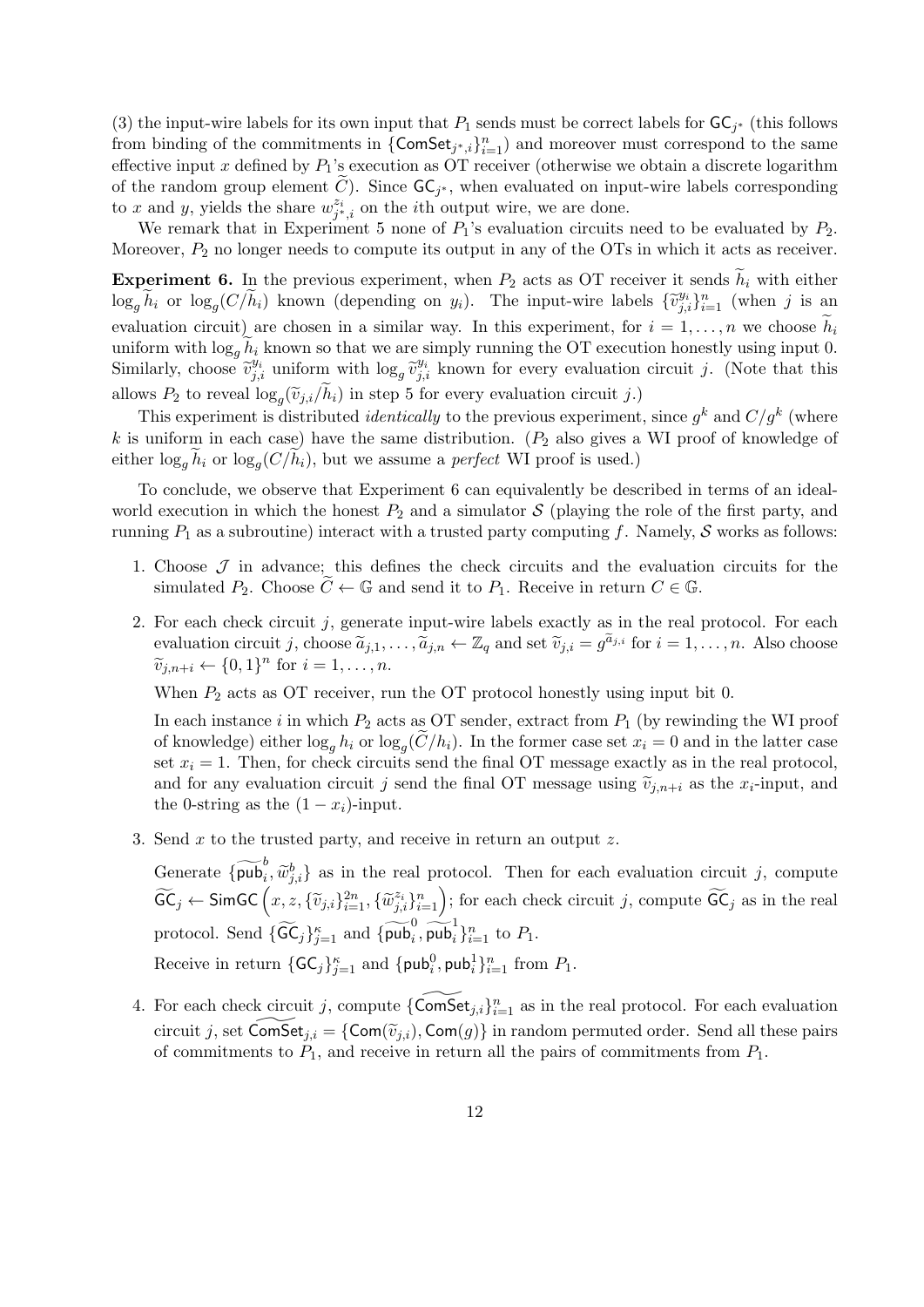5. Give  $P_1$  the value  $\mathcal J$  as the output of the appropriate coin-tossing protocol. Respond for all Give  $P_1$  the value  $\mathcal J$  as the output of the appropriate coin-tossing protocol. Respond for all check circuits as in the real protocol. For each evaluation circuit *j*, send  $\{\widetilde{v}_{j,i}\}_{i=1}^n$ , open the Give  $P_1$  the value  $\mathcal J$  as the output of the appropriate coin-tossing protocol. Respond for all check circuits as in the real protocol. For each evaluation circuit  $j$ , send  $\{\widetilde{v}_{j,i}\}_{i=1}^n$ , open the appropriate message sent by  $P_2$  in the *i*th OT when  $P_2$  is receiver. check circuits as in the real protocol. For each evaluation circuit *j*, send  $\{\tilde{v}_{j,i}\}_{i=1}^n$ , open the appropriate commitment from  $\{\widehat{\text{ComSet}}_{j,i}\}_{i=1}^n$ , and send  $\{\log_g(\tilde{v}_{j,i}/\tilde{h}_i)\}_{i=1}^n$ , where  $\tilde{h}_i$  is appropriate commitment from  $\{\widetilde{\text{ComSet}}_{j,i}\}_{i=1}^n$ , and send  $\{\log_g(\widetilde{v}_{j,i}/\widetilde{h}_i)\}_{i=1}^n$ , where  $\widetilde{h}_i$  is the message sent by  $P_2$  in the *i*th OT when  $P_2$  is receiver.<br>Choose  $\widetilde{J}$  at random as in the r

Choose  $\widetilde{J}$  at random as in the real protocol, and give it to  $P_1$ . If  $P_1$  responds correctly, then repeatedly rewind to find  $\widetilde{J}' \neq \widetilde{J}$  for which  $P_1$  responds correctly. (If none is found,  $S$  aborts w Choose  $\tilde{J}$  at random as in the real protocol, and give it to  $P_1$ . If  $P_1$  responds correctly, then repeatedly rewind to find  $\tilde{J}' \neq \tilde{J}$  for which  $P_1$  responds correctly. (If none is found,  $S$  aborts with

- $i = 1, \ldots, n$ , use the  $\kappa/2$  shares of  $s_i^{z_i}$  from  $P_1$ 's check circuits (with respect to *J*) plus the additional share of  $s_i^{z_i}$  from circuit  $j^*$  (that was a check circuit with respect to  $\tilde{\mathcal{J}}'$ ) to (that was a check circuit in  $\widetilde{\mathcal{J}}$ , but a check circuit in  $\widetilde{\mathcal{J}}'$ .<br>
(that was a check circuit with respect to  $\mathcal{J}$ )<br>
(that was a check circuit with respect to  $\widetilde{\mathcal{J}}'$ reconstruct  $s_i^{z_i}$ . Set  $\tilde{t}_i^{z_i} = s_i^{z_i}$ . ircuit v<br>use the<br>share of<br> $\widetilde{t}_i$  $\|\widetilde{s}\|$
- 7. For  $i = 1, \ldots, n$ , do the following.
- construct  $s_i^{z_i}$ . Set  $\tilde{t}_i^{z_i} = s_i^{z_i}$ .<br>  $\mathbf{r} \ i = 1, ..., n$ , do the following.<br>
 If  $z_i = 0$ , obtain  $P_1$ 's input  $s_i^0 || t_i^0$  to the first equality test. If  $s_i^0 || t_i^0 = \tilde{t}_i^0 || \tilde{s}_i^0$ , return 1;<br>
 If  $z_i = 1$ , re else return 0. Return 0 to the second equality test (if run). *µt*<br>*th*<br>*irs ∥s* 
	- If  $z_i = 1$ , return 0 to the first equality test. Then obtain  $P_1$ 's input  $s_i^1 || t_i^1$  to the second equality test. If  $s_i^1 || t_i^1 = \tilde{t}_i^1 || \tilde{s}_i^1$ , return 1; else return 0.

If for some *i* both equality tests return 0, abort. If an abort occurred, send abort to the trusted party; otherwise, send continue.

 $\blacksquare$ 

This completes the proof.

## **Acknowledgments**

Yan Huang would like to thank Ivan Damgård and Jesper Nielsen for their helpful comments on this work.

## **References**

- [1] Y. Aumann and Y. Lindell. Security against covert adversaries: Efficient protocols for realistic adversaries. *Journal of Cryptology*, 23(2):281–343, 2010.
- [2] M. Bellare, J. A. Garay, and T. Rabin. Fast batch verification for modular exponentiation and digital signatures. In *Advances in Cryptology — Eurocrypt '98*, volume 1403 of *LNCS*, pages 236–250. Springer, 1998.
- [3] R. Canetti. Security and composition of multiparty cryptographic protocols. *Journal of Cryptology*, 13(1):143–202, 2000.
- [4] I. Damgård, M. Keller, E. Larraia, C. Miles, and N. P. Smart. Implementing AES via an actively/covertly secure dishonest-majority MPC protocol. In *8th Intl. Conf. on Security and Cryptography for Networks (SCN)*, volume 7485 of *LNCS*, pages 241–263. Springer, 2012.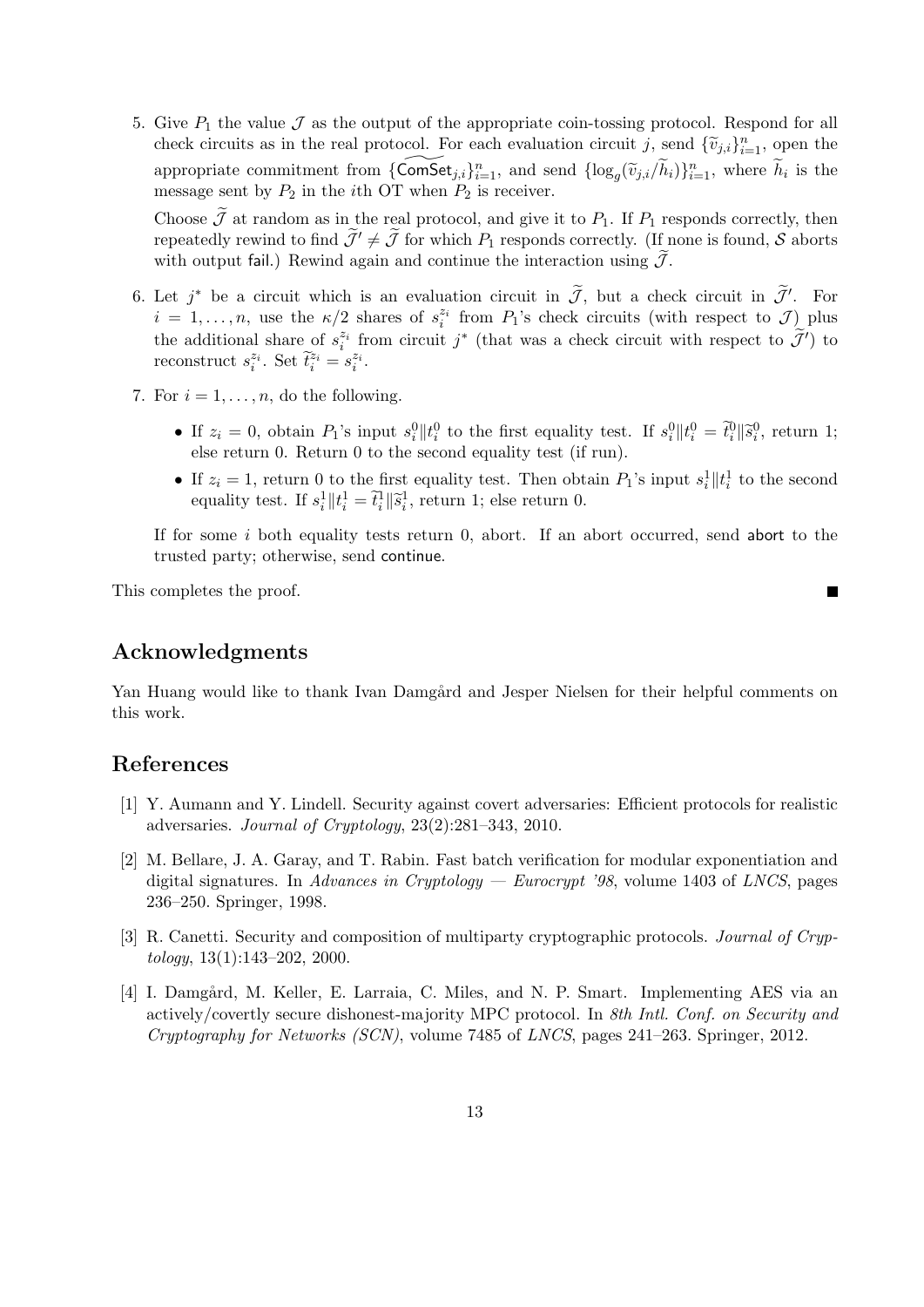- [5] I. Damgård, V. Pastro, N. P. Smart, and S. Zakarias. Multiparty computation from somewhat homomorphic encryption. In *Advances in Cryptology — Crypto 2012*, volume 7417 of *LNCS*, pages 643–662. Springer, 2012.
- [6] P. Feldman. A practical scheme for non-interactive verifiable secret sharing. In *28th Annual Symposium on Foundations of Computer Science (FOCS)*, pages 427–437. IEEE, 1987.
- [7] O. Goldreich. *Foundations of Cryptography, vol. 2: Basic Applications*. Cambridge University Press, Cambridge, UK, 2004.
- [8] O. Goldreich, S. Micali, and A. Wigderson. How to play any mental game, or a completeness theorem for protocols with honest majority. In *19th Annual ACM Symposium on Theory of Computing (STOC)*, pages 218–229. ACM Press, 1987.
- [9] V. Goyal, P. Mohassel, and A. Smith. Efficient two party and multi party computation against covert adversaries. In *Advances in Cryptology — Eurocrypt 2008*, volume 4965 of *LNCS*, pages 289–306. Springer, 2008.
- [10] W. Henecka, S. Kögl, A.-R. Sadeghi, T. Schneider, and I. Wehrenberg. TASTY: tool for automating secure two-party computations. In *17th ACM Conf. on Computer and Communications Security (CCS)*, pages 451–462. ACM Press, 2010.
- [11] Y. Huang, D. Evans, and J. Katz. Private set intersection: Are garbled circuits better than custom protocols? In *Network and Distributed System Security Symposium (NDSS)*. The Internet Society, 2012.
- [12] Y. Huang, D. Evans, J. Katz, and L. Malka. Faster secure two-party computation using garbled circuits. In *20th USENIX Security Symposium*. USENIX Association, 2011.
- [13] Y. Huang, J. Katz, and D. Evans. Quid pro quo-tocols: Strengthening semi-honest protocols with dual execution. In *IEEE Symposium on Security & Privacy*, pages 239–254. IEEE, 2012.
- [14] Y. Ishai, M. Prabhakaran, and A. Sahai. Founding cryptography on oblivious transfer efficiently. In *Advances in Cryptology — Crypto 2008*, volume 5157 of *LNCS*, pages 572–591. Springer, 2008.
- [15] S. Jarecki and V. Shmatikov. Efficient two-party secure computation on committed inputs. In *Advances in Cryptology — Eurocrypt 2007*, volume 4515 of *LNCS*, pages 97–114. Springer, 2007.
- [16] M. Kiraz and B. Schoenmakers. A protocol issue for the malicious case of yao's garbled-circuit construction. In *Proc. 27th Symp. on Information Theory in the Benelux*, pages 283–290, 2006.
- [17] V. Kolesnikov and T. Schneider. Improved garbled circuit: Free XOR gates and applications. In *35th Intl. Colloquium on Automata, Languages, and Programming (ICALP), Part II*, volume 5126 of *LNCS*, pages 486–498. Springer, 2008.
- [18] B. Kreuter, A. Shelat, and C. Shen. Billion-gate secure computation with malicious adversaries. In *21st USENIX Security Symposium*. USENIX Association, 2012.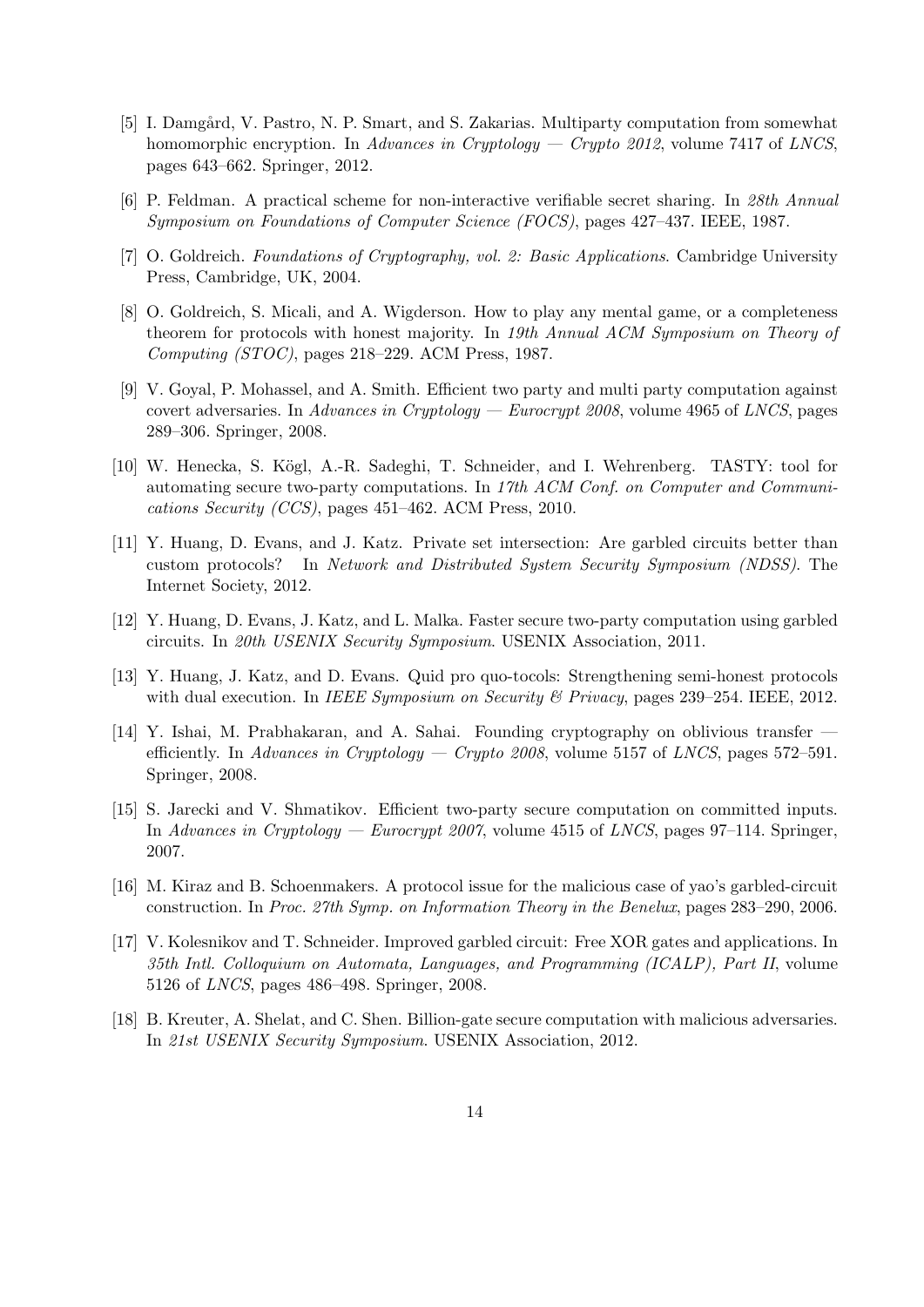- [19] Y. Lindell. Fast cut-and-choose based protocols for malicious and covert adversaries. Crypto 2013, to appear.
- [20] Y. Lindell, E. Oxman, and B. Pinkas. The IPS compiler: Optimizations, variants and concrete efficiency. In *Advances in Cryptology — Crypto 2011*, volume 6841 of *LNCS*, pages 259–276. Springer, 2011.
- [21] Y. Lindell and B. Pinkas. An efficient protocol for secure two-party computation in the presence of malicious adversaries. In *Advances in Cryptology — Eurocrypt 2007*, volume 4515 of *LNCS*, pages 52–78. Springer, 2007.
- [22] Y. Lindell and B. Pinkas. A proof of security of Yao's protocol for two-party computation. *Journal of Cryptology*, 22(2):161–188, 2009.
- [23] Y. Lindell and B. Pinkas. Secure two-party computation via cut-and-choose oblivious transfer. *Journal of Cryptology*, 25(4):680–722, 2012.
- [24] Y. Lindell, B. Pinkas, and N. Smart. Implementing two-party computation efficiently with security against malicious adversaries. In *6th Intl. Conf. on Security and Cryptography for Networks (SCN)*, volume 5229 of *LNCS*, pages 2–20. Springer, 2008.
- [25] D. Malkhi, N. Nisan, B. Pinkas, and Y. Sella. Fairplay a secure two-party computation system. In *Proc. 13th USENIX Security Symposium*, pages 287–302. USENIX Association, 2004.
- [26] P. Mohassel and M. Franklin. Efficiency tradeoffs for malicious two-party computation. In *9th Intl. Conference on Theory and Practice of Public Key Cryptography (PKC)*, volume 3958 of *LNCS*, pages 458–473. Springer, 2006.
- [27] M. Naor and B. Pinkas. Efficient oblivious transfer protocols. In *12th Annual ACM-SIAM Symposium on Discrete Algorithms (SODA)*, pages 448–457. ACM-SIAM, 2001.
- [28] M. Naor, B. Pinkas, and R. Sumner. Privacy preserving auctions and mechanism design. In *Proc. 1st ACM Conf. on Electronic Commerce*, pages 129–139. ACM, 1999.
- [29] J. B. Nielsen, P. S. Nordholt, C. Orlandi, and S. S. Burra. A new approach to practical activesecure two-party computation. In *Advances in Cryptology — Crypto 2012*, volume 7417 of *LNCS*, pages 681–700. Springer, 2012.
- [30] J. B. Nielsen and C. Orlandi. LEGO for two-party secure computation. In *6th Theory of Cryptography Conference — TCC 2009*, volume 5444 of *LNCS*, pages 368–386. Springer, 2009.
- [31] C. Peikert, V. Vaikuntanathan, and B. Waters. A framework for efficient and composable oblivious transfer. In *Advances in Cryptology — Crypto 2008*, volume 5157 of *LNCS*, pages 554–571. Springer, 2008.
- [32] B. Pinkas, T. Schneider, N. Smart, and S. Williams. Secure two-party computation is practical. In *Advances in Cryptology — Asiacrypt 2009*, volume 5912 of *LNCS*, pages 250–267. Springer, 2009.